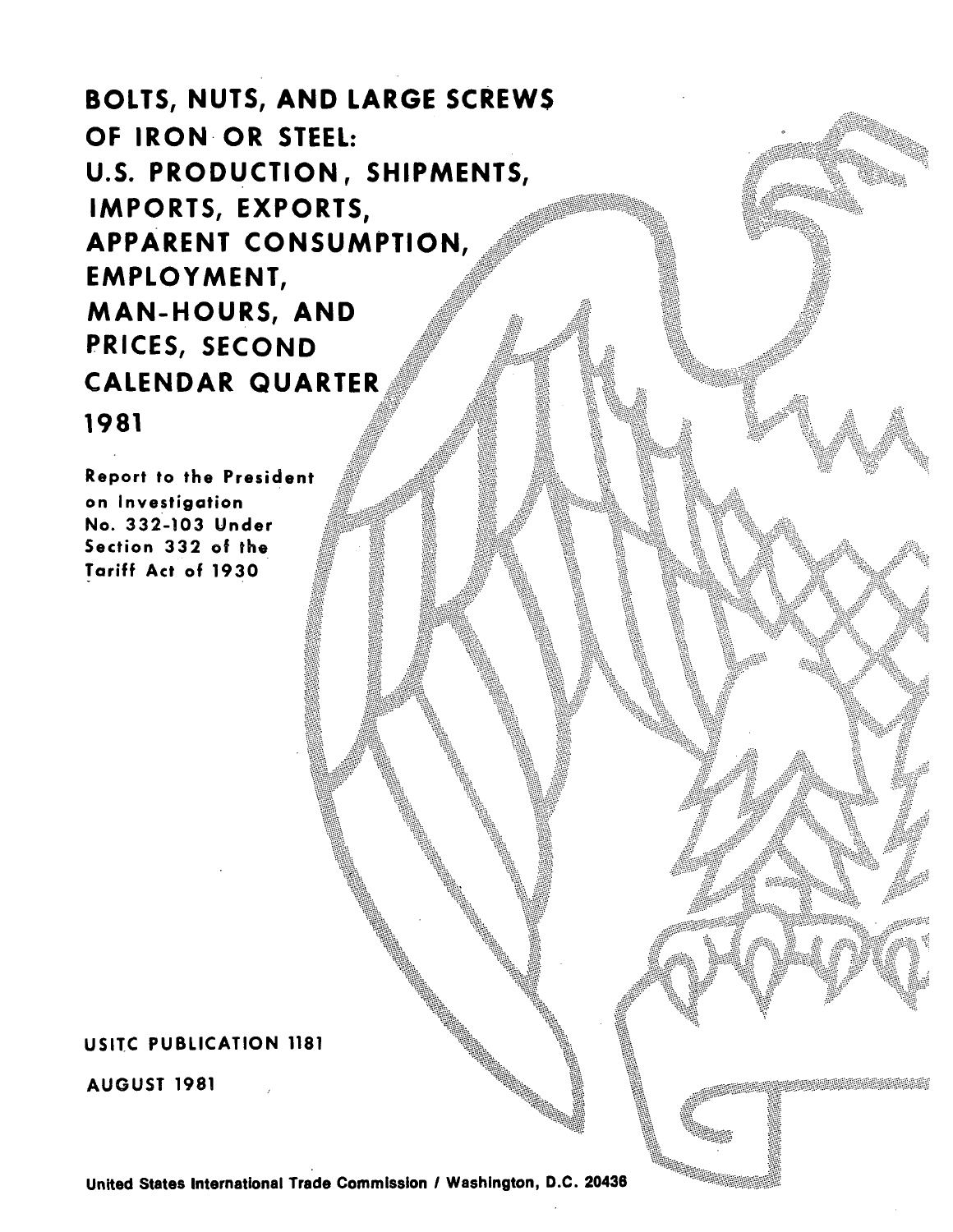# UNITED STATES INTERNATIONAL TRADE COMMISSION

# **COMMISSIONERS**

Bill Alberger, Chairman Michael J. Calhoun, Vice Chairman Catherine Bedell · Paula Stern

Kenneth R. Mason, Secretary to the Commission

This report was prepared principally by

James M. Brandon

Minerals and Metals Division

Office of Industries Norris A. Lynch, Director

\_\_\_\_\_\_\_\_\_\_\_\_\_\_\_\_\_\_\_\_\_

Address all communications to Office of the Secretary United States International Trade Commission Washington, D.C. 20436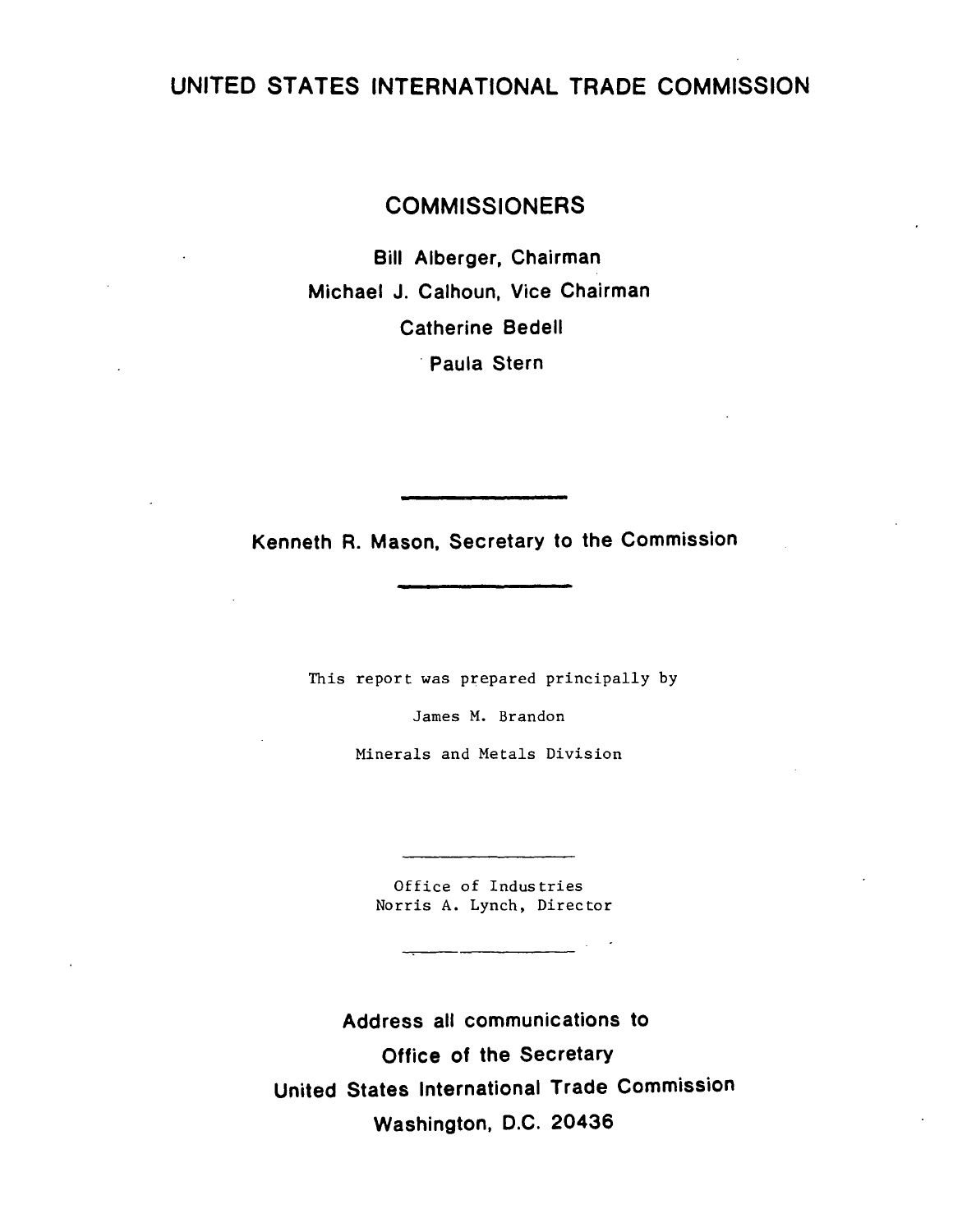Summary Highlights of the Tenth Quarterly Survey of U.S. Producers of Bolts, Nuts, and Large Screws of Iron or Steel

#### Production

U.S. pro.luction of bolts, nuts, and large screws during the second quarter of 1981 totaled 234 million pounds, which *was* 2 percent less than production during the second quarter of 1980, and only marginally greater than production during the first quarter of 1981.

### U.S. producecs' shipments

During the second quarter of 1981, U.S. producers' shipments of bolts, nuts, and large screws amounted to 215 million pounds, which was about 3 percent less than shipments in the second quarter of 1980 but about 8 percent greater than shipments during the first quarter of 1981.

#### U.S. imports

U.S. imports of bolts, nuts, and large screws totaled 168 million pounds in the second quarter of 1981, which was 13 percent less than imports in the second quarter of 1980, but 9 percent greater than imports in the first quarter of 1981.

#### U.S. exports

The quantity of bolts, nuts, and large screws exported during the second quarter of 1981 amounted to 38 million pounds, which was 33 percent greater than exports during the second quarter of 1980, and about the same as exports during the first quarter of 1981. During the second quarter of 1981, exports accounted for 16 percent of U.S. production of bolts, nuts, and large screws.

i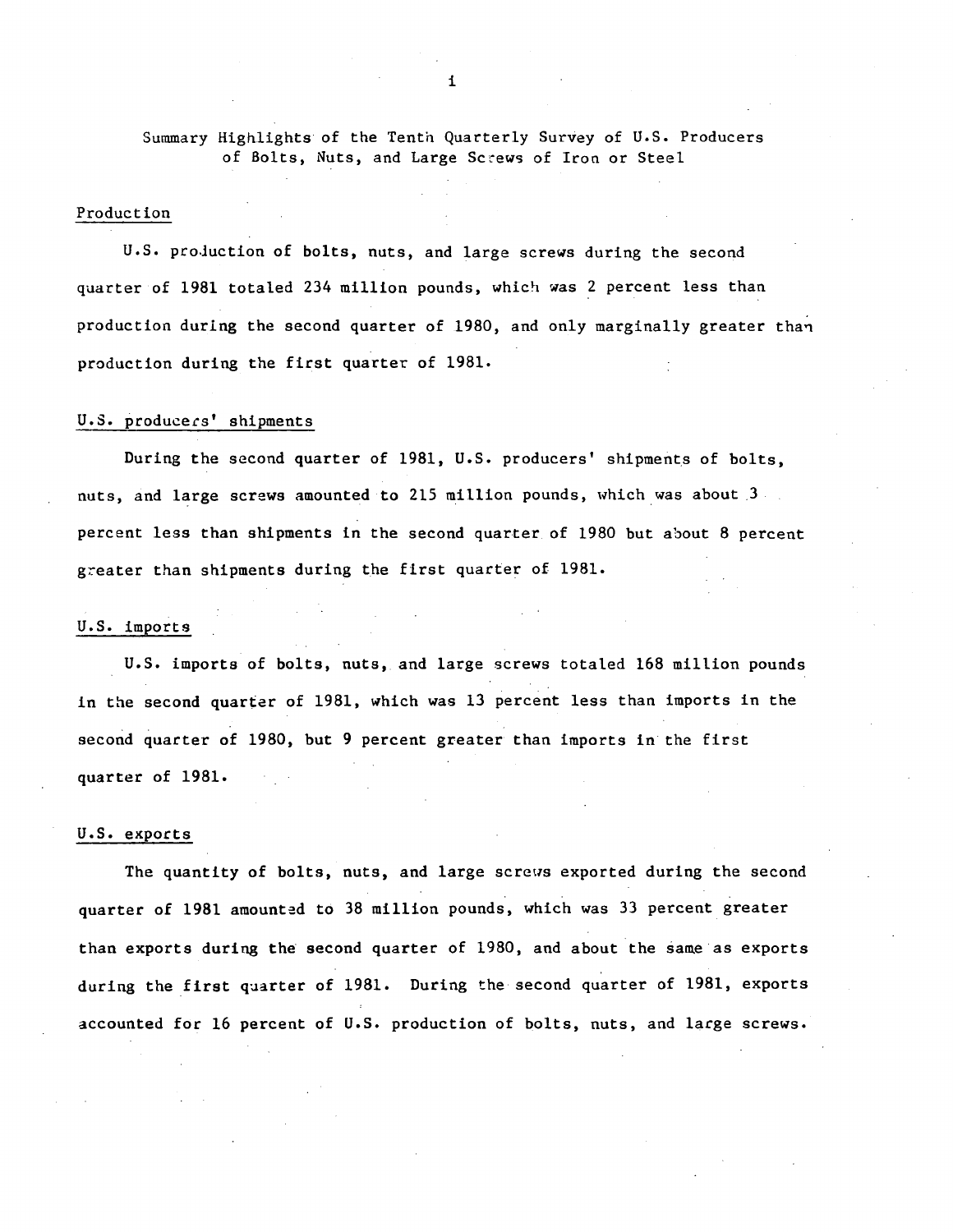#### Apparent consumption

Apparent consumption of bolts, nuts, and large screws during the second quarter of 1981 totaled 345 million pounds, which was 11 percent less than apparent consumption in the second quarter-of 1980, but 10 percent greater than the quantities consumed during the first quarter of 1981. The ratio of imports to consumption remained at 49 percent during the first and second quarters of 1981, which was one percentage point less than the ratio of imports to consumption during the second quarter of 1980.

#### Employment and man-hours

The average number of production and related workers engaged in the production of bolts, nuts, and large screws increased from  $10,652$  workers during the first quarter of 1981 to  $10,846$  workers during the second quarter of 1981. However, the average number of production and related workers reported during second quarter of 1981 was 15 percent less than the average number reported during the second quarter of 1980. The man-hours expended by these workers totaled 5,729,000 during the second quarter of 1981, which was 17 percent less than man-hours expended during the second quarter of 1980 and 7 percent less than man-hours expended during the first quarter of 1981.

#### Prices

The lowest net selling prices received by U.S. producers for six representative fastener products in the second quarter of 1981 averaged about 12 percent more than prices received during the second quarter of 1980 but were approximately· 6 percent less than prices received during the first quarter of 1981.

ii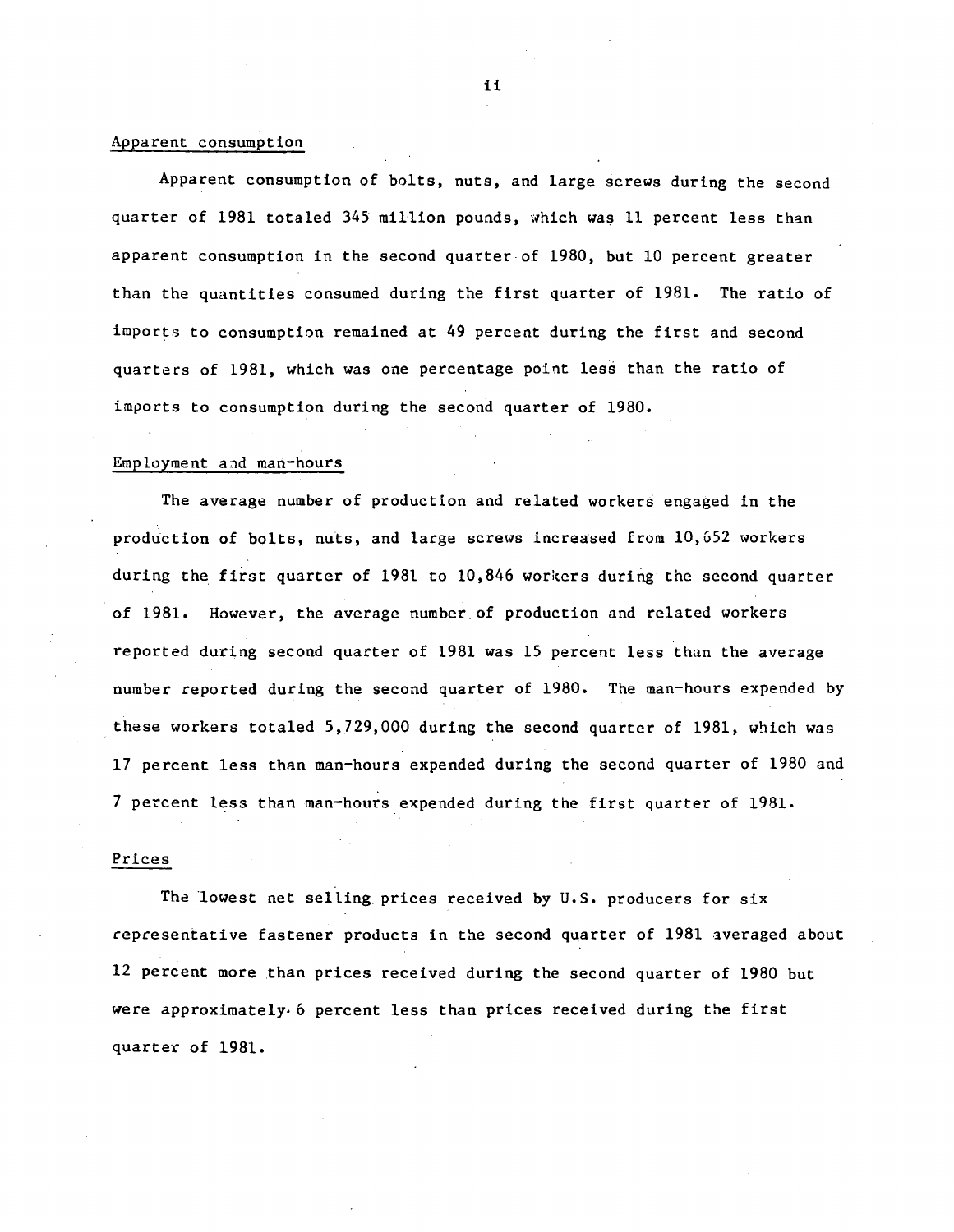## C 0 N T E N T S

 $\sim$ 

Page

| $1$ . | Bolts, nuts, and large screws of iron or steel: U.S. production, by                                |                |
|-------|----------------------------------------------------------------------------------------------------|----------------|
|       | types, by months, July 1978-June 1981------                                                        | 1.             |
| 2.    | Bolts, nuts, and large screws of iron or steel: U.S. producers'                                    |                |
|       | shipments, imports for consumption, exports of domestic merchandise.                               |                |
|       | and apparent consumption, 1976-78, and specified periods,                                          |                |
|       | January 1979-June 1981-------------------------------                                              | $\overline{2}$ |
| 3.    | Bolts, nuts, and large screws of iron or steel: U.S. producers'                                    |                |
|       | shipments, by types, 1976-78, and specified periods,                                               |                |
|       | January 1979-June 1981----                                                                         |                |
| 4.    | Bolts, nuts, and large screws of iron or steel: U.S. imports for                                   |                |
|       | consumption, by types, 1976-78, and specified periods,                                             |                |
|       | January 1979-June 1981----                                                                         | 6              |
| 5.    | Average number of persons employed in U.S. establishments in which                                 |                |
|       | bolts, nuts, and large screws were produced, total and production                                  |                |
|       | and related workers engaged in the production of all products and                                  |                |
|       | of bolts, nuts, and large screws, 1976-78 and specified periods,                                   |                |
| 6.    | July 1978-June 1981---------------<br>Man-hours expended by production and related workers in U.S. | 8              |
|       | establishments in which bolts, nuts, and large screws were                                         |                |
|       | produced, 1976-78, and specified periods, January 1979-                                            |                |
|       | June 1981----------                                                                                | 9              |
| 7.    | Bolts, nuts, and large screws: Ranges and averages of lowest net                                   |                |
|       | selling prices received by U.S. producers on sales to distributors,                                |                |
|       | by specified periods, January 1976-June 1981---------------------                                  | 10             |
| 8.    | Bolts, nuts, and large screws: Ranges and averages of lowest net                                   |                |
|       | selling prices received by U.S. producers on sales to distributors,                                |                |
|       | by specified periods, January 1976-June 1981-------------------------                              | 11             |
| 9.    | Bolts, nuts, and large screws: Ranges and averages of lowest net                                   |                |
|       | selling prices received by U.S. producers on sales to distributors,                                |                |
|       | by specified periods, January 1976-June 1981-------------------------                              | 12             |
|       |                                                                                                    |                |

iii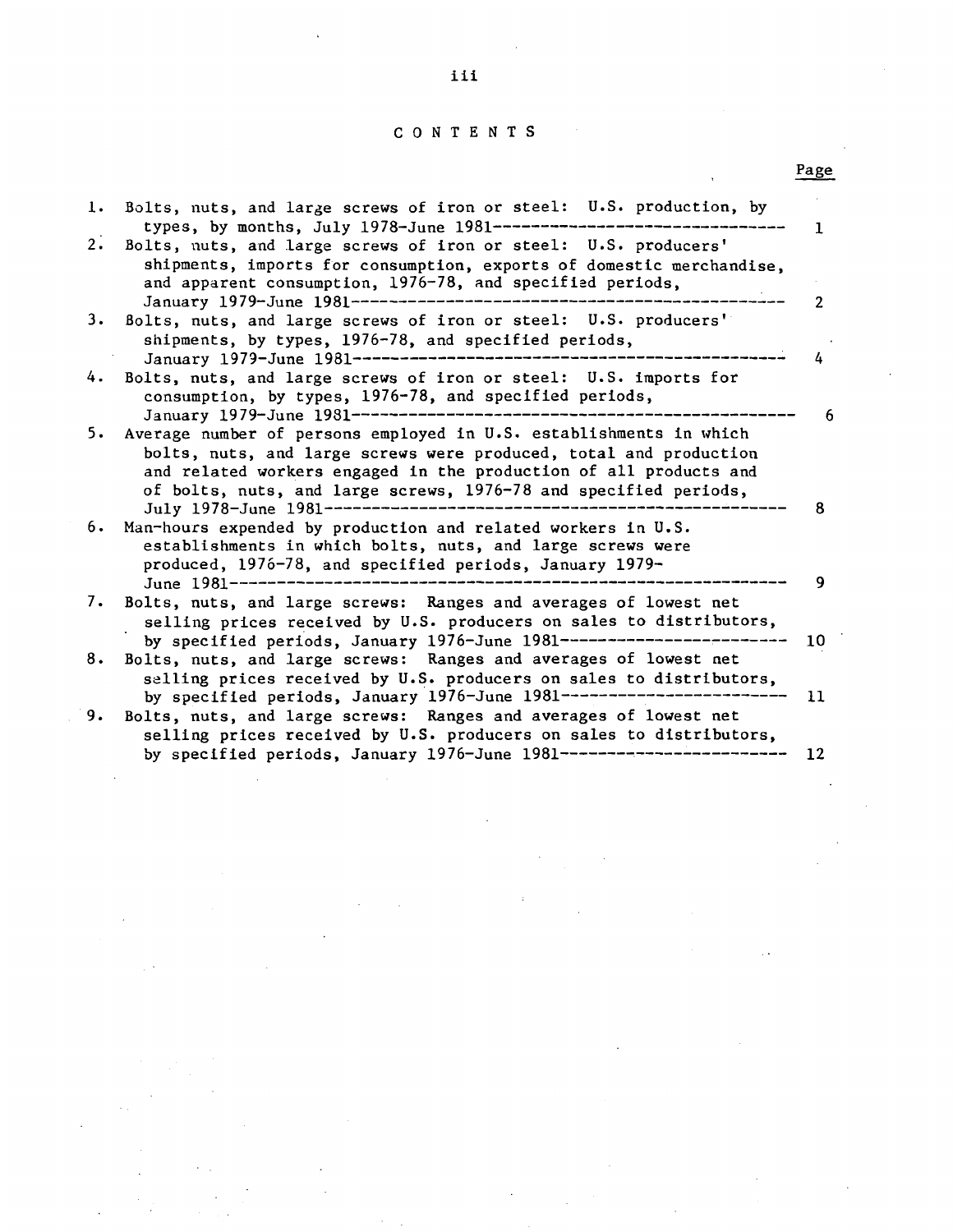$\label{eq:2.1} \frac{1}{\sqrt{2}}\int_{\mathbb{R}^3}\frac{1}{\sqrt{2}}\left(\frac{1}{\sqrt{2}}\right)^2\frac{1}{\sqrt{2}}\left(\frac{1}{\sqrt{2}}\right)^2\frac{1}{\sqrt{2}}\left(\frac{1}{\sqrt{2}}\right)^2\frac{1}{\sqrt{2}}\left(\frac{1}{\sqrt{2}}\right)^2\frac{1}{\sqrt{2}}\left(\frac{1}{\sqrt{2}}\right)^2\frac{1}{\sqrt{2}}\frac{1}{\sqrt{2}}\frac{1}{\sqrt{2}}\frac{1}{\sqrt{2}}\frac{1}{\sqrt{2}}\frac{1}{\sqrt{2}}$  $\label{eq:2.1} \frac{1}{\sqrt{2}}\left(\frac{1}{\sqrt{2}}\right)^{2} \left(\frac{1}{\sqrt{2}}\right)^{2} \left(\frac{1}{\sqrt{2}}\right)^{2} \left(\frac{1}{\sqrt{2}}\right)^{2} \left(\frac{1}{\sqrt{2}}\right)^{2} \left(\frac{1}{\sqrt{2}}\right)^{2} \left(\frac{1}{\sqrt{2}}\right)^{2} \left(\frac{1}{\sqrt{2}}\right)^{2} \left(\frac{1}{\sqrt{2}}\right)^{2} \left(\frac{1}{\sqrt{2}}\right)^{2} \left(\frac{1}{\sqrt{2}}\right)^{2} \left(\$  $\label{eq:2.1} \frac{1}{\sqrt{2}}\left(\frac{1}{\sqrt{2}}\right)^{2} \left(\frac{1}{\sqrt{2}}\right)^{2} \left(\frac{1}{\sqrt{2}}\right)^{2} \left(\frac{1}{\sqrt{2}}\right)^{2} \left(\frac{1}{\sqrt{2}}\right)^{2} \left(\frac{1}{\sqrt{2}}\right)^{2} \left(\frac{1}{\sqrt{2}}\right)^{2} \left(\frac{1}{\sqrt{2}}\right)^{2} \left(\frac{1}{\sqrt{2}}\right)^{2} \left(\frac{1}{\sqrt{2}}\right)^{2} \left(\frac{1}{\sqrt{2}}\right)^{2} \left(\$  $\label{eq:2.1} \begin{split} \mathcal{L}_{\text{max}}(\mathbf{r}) & = \frac{1}{2} \sum_{i=1}^{N} \mathcal{L}_{\text{max}}(\mathbf{r}) \mathcal{L}_{\text{max}}(\mathbf{r}) \\ & = \frac{1}{2} \sum_{i=1}^{N} \mathcal{L}_{\text{max}}(\mathbf{r}) \mathcal{L}_{\text{max}}(\mathbf{r}) \mathcal{L}_{\text{max}}(\mathbf{r}) \mathcal{L}_{\text{max}}(\mathbf{r}) \mathcal{L}_{\text{max}}(\mathbf{r}) \mathcal{L}_{\text{max}}(\mathbf{r}) \mathcal{L}_{\text{max}}(\mathbf$  $\mathcal{L}^{\text{max}}_{\text{max}}$  and  $\mathcal{L}^{\text{max}}_{\text{max}}$ 

 $\label{eq:2.1} \frac{1}{\sqrt{2}}\int_{\mathbb{R}^3}\frac{1}{\sqrt{2}}\left(\frac{1}{\sqrt{2}}\right)^2\frac{1}{\sqrt{2}}\left(\frac{1}{\sqrt{2}}\right)^2\frac{1}{\sqrt{2}}\left(\frac{1}{\sqrt{2}}\right)^2\frac{1}{\sqrt{2}}\left(\frac{1}{\sqrt{2}}\right)^2.$ 

 $\mathcal{L}^{\text{max}}_{\text{max}}$  and  $\mathcal{L}^{\text{max}}_{\text{max}}$  $\mathcal{L}^{\text{max}}_{\text{max}}$  and  $\mathcal{L}^{\text{max}}_{\text{max}}$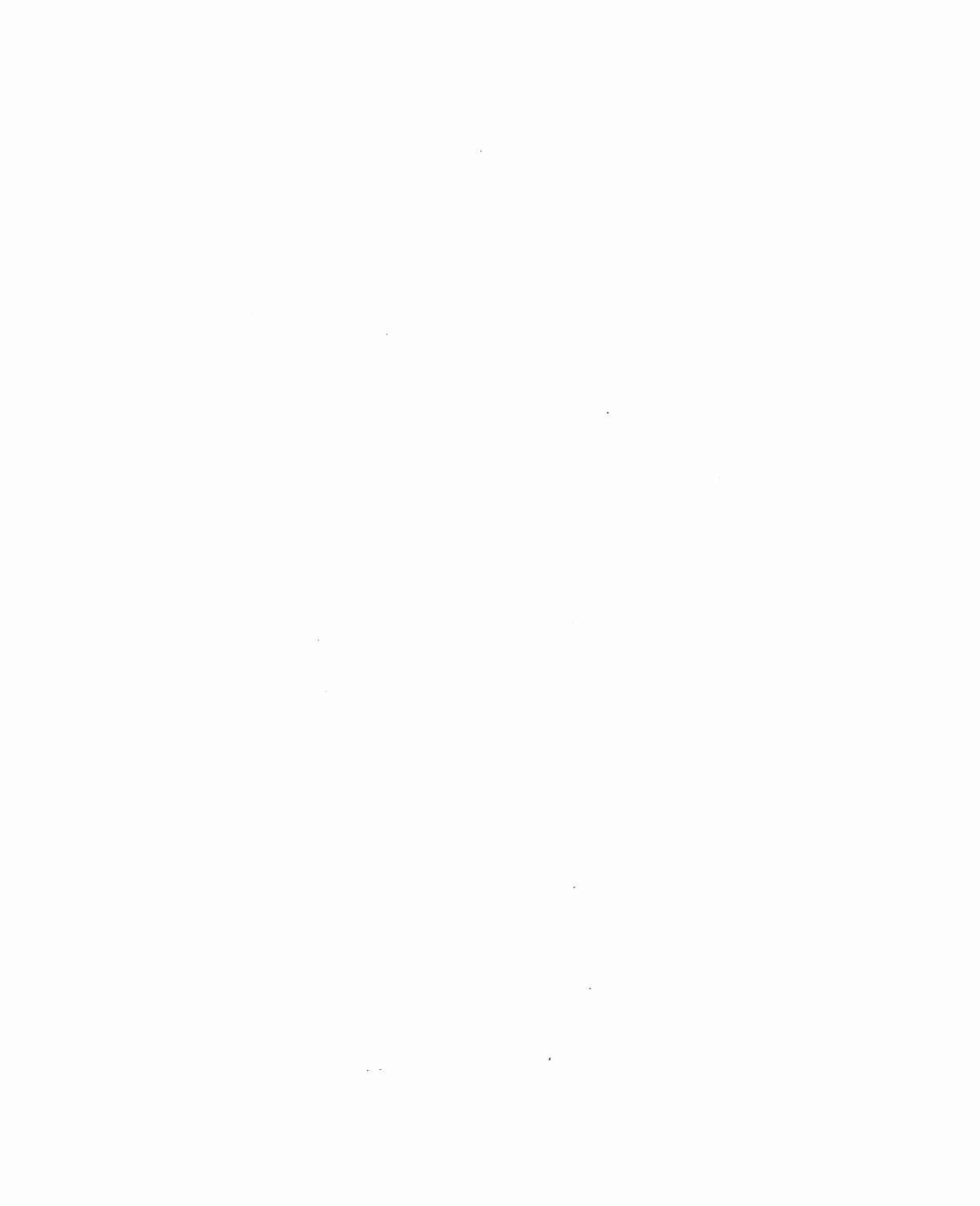Table 1.--Bolts, nuts, and large screws of iron or steel: U.S. production by types, by months, July 1978-June 1981

| $\ddot{\phantom{a}}$<br>Period | Bolts and<br>÷<br>large screws | Nuts                     | Total   |
|--------------------------------|--------------------------------|--------------------------|---------|
|                                |                                | Quantity (1,000 pounds)  |         |
| 1978:                          |                                |                          |         |
| July-------------------        | 52,048:                        | 12,198:                  | 64,246  |
| August------------------       | 75,474                         | 21,264:                  | 96,738  |
| September---------------       | 78,718 :                       | 17,898:                  | 96,616  |
| Total--------------;           | 206, 240:                      | 51,360:                  | 257,600 |
| October------------------      | 85,488:                        | 21,315:                  | 106,803 |
| November-----------------      | 78,473 :                       | 21,349:                  | 99,822  |
| December----------------;      | 79,112 :                       | 19,181                   | 98,293  |
| $Total-----$                   | 243,073:                       | 61,845:                  | 304,918 |
| 1979:                          |                                |                          |         |
| January---------------         | 86,160:                        | 23,338:                  | 109,498 |
| February----------------:      | 82,889<br>$\ddot{\phantom{a}}$ | 23,045<br>:              | 105,934 |
| March-------------------;      | 92,660:                        | 26,487:                  | 119,147 |
| $Total-----$                   | 261,709:                       | 72,870 :                 | 334,579 |
| April-------------------;      | 88,018 :                       | 23,769:                  | 111,787 |
| May----------------------;     | 91,225:                        | 25,791                   | 117,016 |
| June------------------         | 91,981:                        | 25,641:                  | 117,622 |
| $Total-----$                   | 271, 224:                      | 75,201:                  | 346,425 |
| July--------------------;      | 70,932                         | 18,530:                  | 89,462  |
| August------------------:      | 87,107 :                       | 26,317:                  | 113,424 |
| September-------------         | 79,457:                        | 22,152                   | 101,609 |
| Total--------------:           | 237,496 :                      | 66,999:                  | 304,495 |
| 0ctober------------------      | 84,894<br>. .                  | 26,086:                  | 110,980 |
| November----------------;      | 71,784 :                       | 21,813:                  | 93,597  |
| December------------           | 52,110:                        | 15,771                   | 67,881  |
| $Total-----$                   | 208,788 :                      | 63,670 :                 | 272,458 |
| 1980:                          |                                |                          |         |
| January--------------          | 73,497<br>$\ddot{\cdot}$       | 20, 139:                 | 93,636  |
| February-------------          | 72,084<br>$\ddot{\cdot}$       | 21,022<br>$\ddot{\cdot}$ | 93,106  |
| March-----------------         | 73,185:                        | 23,363                   | 96,548  |
| $Total-----$                   | 218,766:                       | 64, 524:                 | 283,290 |
| April --------------------;    | 71,249:                        | 18,858:                  | 90,107  |
| May----------------------      | 59,508:                        | 14,747:                  | 74,255  |
| June-------------------;       | 53,879 :                       | 13,837                   | 67,716  |
| $Total-----$                   | 184,636:                       | 47,442:                  | 232,078 |
| July--------------------:      | 41,664 :                       | 9,144:                   | 50,808  |
| August -------------------:    | 47,897 :                       | 12,232:                  | 60,129  |
| September--------------:       | 62,472:                        | 15,942:                  | 78,414  |
| $Total-----$                   | 152,033:                       | 37,318:                  | 189,351 |
| 0ctober------------------      | 63,875:                        | 14,654:                  | 78,529  |
| November-----------------      | 54, 246:                       | 13,976:                  | 68,222  |
| December----------------;      | 52, 197:                       | 14,098:                  | 66,295  |
| $Total-----$                   | $170, 318$ :                   | 42,728:                  | 213,046 |
| 1981:                          |                                |                          |         |
| January-----------------:      | 58,030:                        | 16,108:                  | 74,138  |
| February-----------------:     | 58,689:                        | 14,632:                  | 73,321  |
| March-------------------       | 62,586:                        | 16,418:                  | 79,004  |
| $Total$ ---------------        | 179,305:                       | 47,158:                  | 226,463 |
| April--------------------      | 60,327:                        | 16,511:                  | 76,838  |
| May----------------------;     | 58,377:                        | 18,432:                  | 76,809  |
| June-------------------        | 61,881:                        | 18,574:                  | 80,455  |
| Total--------------:           | 180,585:                       | 53,517:                  | 234,102 |
|                                |                                |                          |         |

Source: Compiled from data submitted in response to questionnaires of the U.S. International Trade Commission.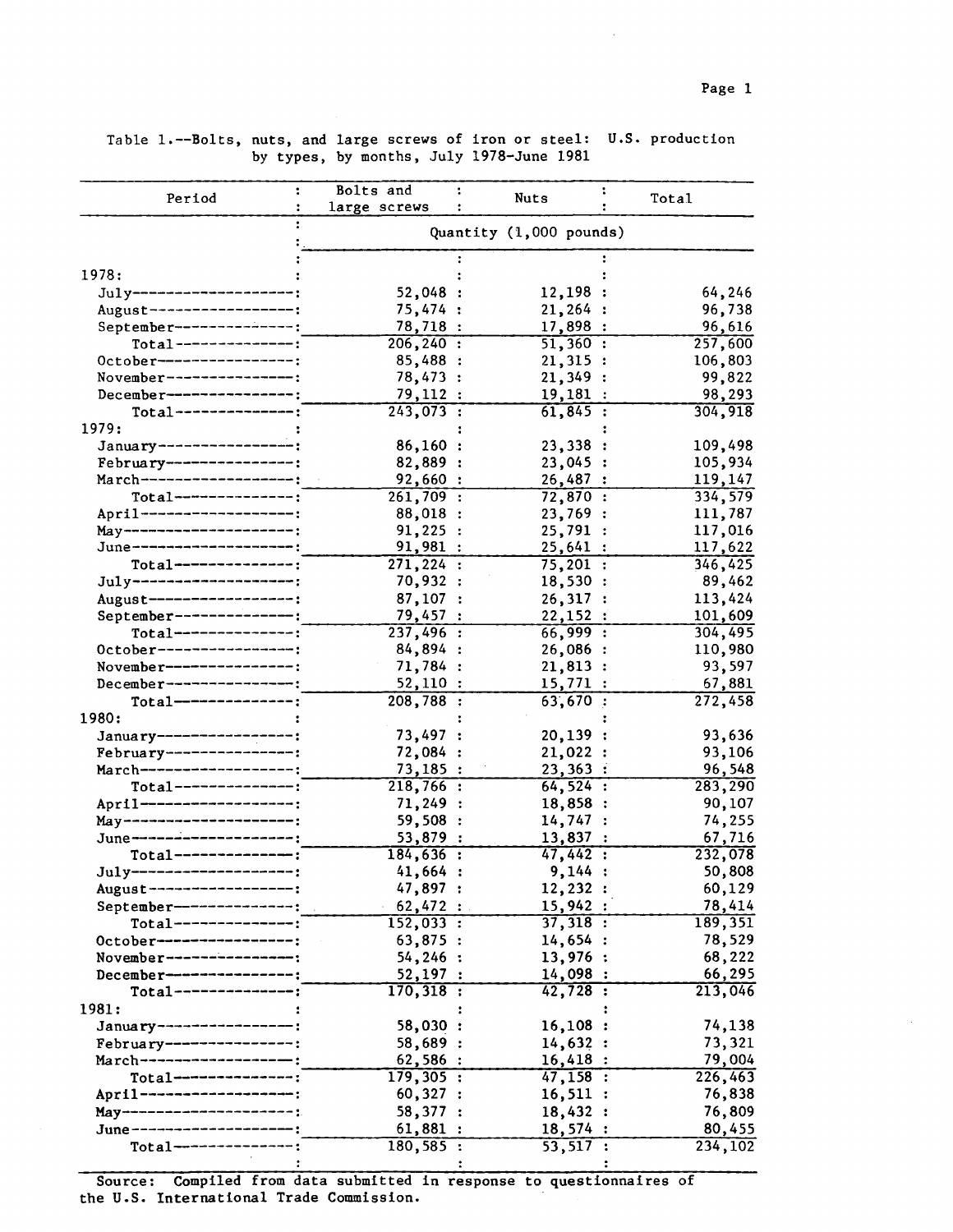Table 2.-Bolts, nuts, and large screws of iron or steel: 'U.S. producers' shipments, imports for consumption, exports of domestic merchandise, and apparent consumption, 1976-78, and specified periods, January 1979-June 1981

|                                   |                        |                 |               |                          | : Ratio (percent) of |                 |
|-----------------------------------|------------------------|-----------------|---------------|--------------------------|----------------------|-----------------|
|                                   | Producers':            |                 |               | : Apparent               | imports to--         |                 |
| Period                            | $ship-$                | Imports         | : Exports 1/: | $consump-$ :             |                      | : Apparent      |
|                                   | ments                  |                 |               | tion                     | :Shipments: consump- |                 |
|                                   |                        |                 |               |                          | :                    | tion            |
|                                   |                        |                 | Quantity      |                          |                      |                 |
|                                   |                        |                 |               |                          |                      |                 |
|                                   |                        |                 |               |                          |                      |                 |
|                                   |                        | 704,474:        |               | 197,269:1,641,157:       | 62:                  | 43              |
| $1977$ -------------: 1,175,563 : |                        | 716,916:        |               | 218, 265 : 1, 674, 214 : | 61:                  | 43              |
| $1978$ --------------: 1,151,326: |                        | 849,313:        |               | 217,051 : 1,783,588 :    | 74 :                 | 48              |
| 1979:                             |                        |                 |               |                          |                      |                 |
| January---------:                 | 107,364:               | $65,181$ :      | 16,192:       | 156,353:                 | 61:                  | 42              |
| February-------:                  | 99, 152:               | $68,174$ :      | 17,566:       | 149,760:                 | 69:                  | 46              |
| $March$ ---------:                | $115,276$ :            | 70,611:         | 19,122:       | 166,765:                 | 61:                  | 42              |
| $Total-----:$                     | 321,792:               | $203,966$ :     | 52,880:       | 472,878:                 | 63:                  | $\overline{43}$ |
| April----------:                  | 103,489:               | 68,070:         | 24,769:       | 146,790:                 | 66 :                 | 46              |
| $May-----------:$                 | 107,568:               | 68,862 :        | 19,074:       | 157,356 :                | 64:                  | 44              |
| June-----------:                  | 105,460:               | 77,122:         | 17,651:       | 164,931:                 | 73:                  | 47              |
| $Total-----:$                     | 316, 517:              | 214,054:        | 61,494:       | 469,077:                 | 68 :                 | 46              |
| July-----------:                  | 84,630:                | 69,596:         | 12,938:       | 141,288:                 | 82:                  | 49              |
| August----------:                 | 97,699                 | 68,857:<br>2.11 | 15,781:       | 150,775 :                | 70:                  | 46              |
| September------:                  | 91,688 :               | 60, 225:        | 14,828:       | 137,085:                 | 66 :                 | 44              |
| $Total-----:$                     | 274,017:               | 198,678:        | 43,547:       | 429,148:                 | 73 :                 | 46              |
| $October-----:$                   | 99,680:                | 55,543:         | 15,844:       | 139,379 :                | 56:                  | 40              |
| November-------:                  | 83,240:                | 59, 165:        | 15,426:       | 126,979 :                | 71:                  | 47              |
| $December-----:$                  | 66,181:                | 61,577:         | 9,982:        | 117,776:                 | 93:                  | 52              |
| $Total-----:$                     | 249, 101:              | 176, 285:       | 41,252:       | 384, 134:                | 71:                  | 46              |
| 1980:                             |                        |                 |               |                          |                      |                 |
| January--------:                  | 90, 113:               | 61,594:         | 9,500:        | 142,207:                 | 68:                  | 43              |
| February-------:                  | 84,916:                | 62,925:         | 9,123:        | 138,718 :                | 74:                  | 45              |
| March----------:                  | 88,374 :               | 60,206:         | 10,705:       | 137,875:                 | 68:                  | 44              |
| $Total-----:$                     | $263,403$ :            | 184, 725:       | 29,328:       | $418,800$ :              | 70:                  | $44^{2}$        |
| $April-----$                      | 83,215:                | 66,278:         | 10,660:       | 138,833:                 | 80:                  | 48              |
| May------------:                  | 72,405 :               | 64,396:         | .9,761:       | 127,040 :                | 89:                  | 51              |
| June-----------:                  | 66,054:                | 62,500:         | 7,835:        | 120, 719:                | 95:                  | 52              |
| $Total-----:$                     | $\overline{221,674}$ : | 193, 174:       | 28, 256:      | 386,592:                 | 87:                  | 50              |
| $July---------:$                  | 52,387:                | 60, 282:        | 6,644:        | 106,025:                 | 115:                 | 57              |
| August---------:                  | 62,037:                | 46,633:         | 10,460:       | 98,210 :                 | 75:                  | 47              |
| September------:                  | 71,617:                | 55,675:         | 11,794:       | 115,498:                 | 78:                  | 48              |
| $Total-----:$                     | $186,041$ :            | 162,590:        | $28,898$ :    | $319,733$ :              | 87:                  | 51              |
| $October------:$                  | 72,795:                | 43,127:         | 10,550:       | 105,372:                 | 59:                  | 41              |
| November--------:                 | 64,962:                | $46,226$ :      | 12,330:       | 98,858 :                 | 71:                  | 47              |
| December-------:                  | 62,764:                | 48,703 :        | 10,563:       | 100,904:                 | 78:                  | 48              |
| $Total-----:$                     | $200, 521$ :           | 138,056:        | 33,443:       | 305, 134:                | 69:                  | 45              |
| 1981:                             |                        |                 |               |                          |                      |                 |
| January --------:                 | 63,817 :               | 54, 563:        | 9,633:        | $108,747$ :              | 85:                  | 50              |
| $February-----:$                  | 63,091:                | 48,709:         | 12,824:       | 98,976:                  | 77:                  | 49              |
| $March$ ---------:                | 72,107:                | 50,144:         | 15,487:       | 106,764:                 | 70:                  | 47              |
| Total                             | 199,015:               | 153,416:        | 37,944:       | $314, 487$ :             | 77:                  | 49              |
| April-----------:                 | 71,061:                | 56,783:         | 11,675:       | 116, 169:                | 80:                  | 49              |
| $May --- --- --- --- - - - - - :$ | 70,402:                | 55,346:         | 11,763:       | 113,985:                 | 79:                  | 49              |
| $June --- --- ---$                | 73,688:                | 55,427:         | 14,151:       | 114,964:                 | 75:                  | 48              |
| Total                             | 215,151:               | 167,556:        | 37,589:       | 345,118 :                | 78:                  | $\overline{49}$ |
|                                   |                        |                 | ÷             | $\ddot{\cdot}$           | $\ddot{\cdot}$<br>÷  |                 |

 $\bar{a}$ 

(Quantity in thousands of pounds; value in thousands of dollars)

See footnotes at end.of table.

 $\sim$ 

 $\sim 1$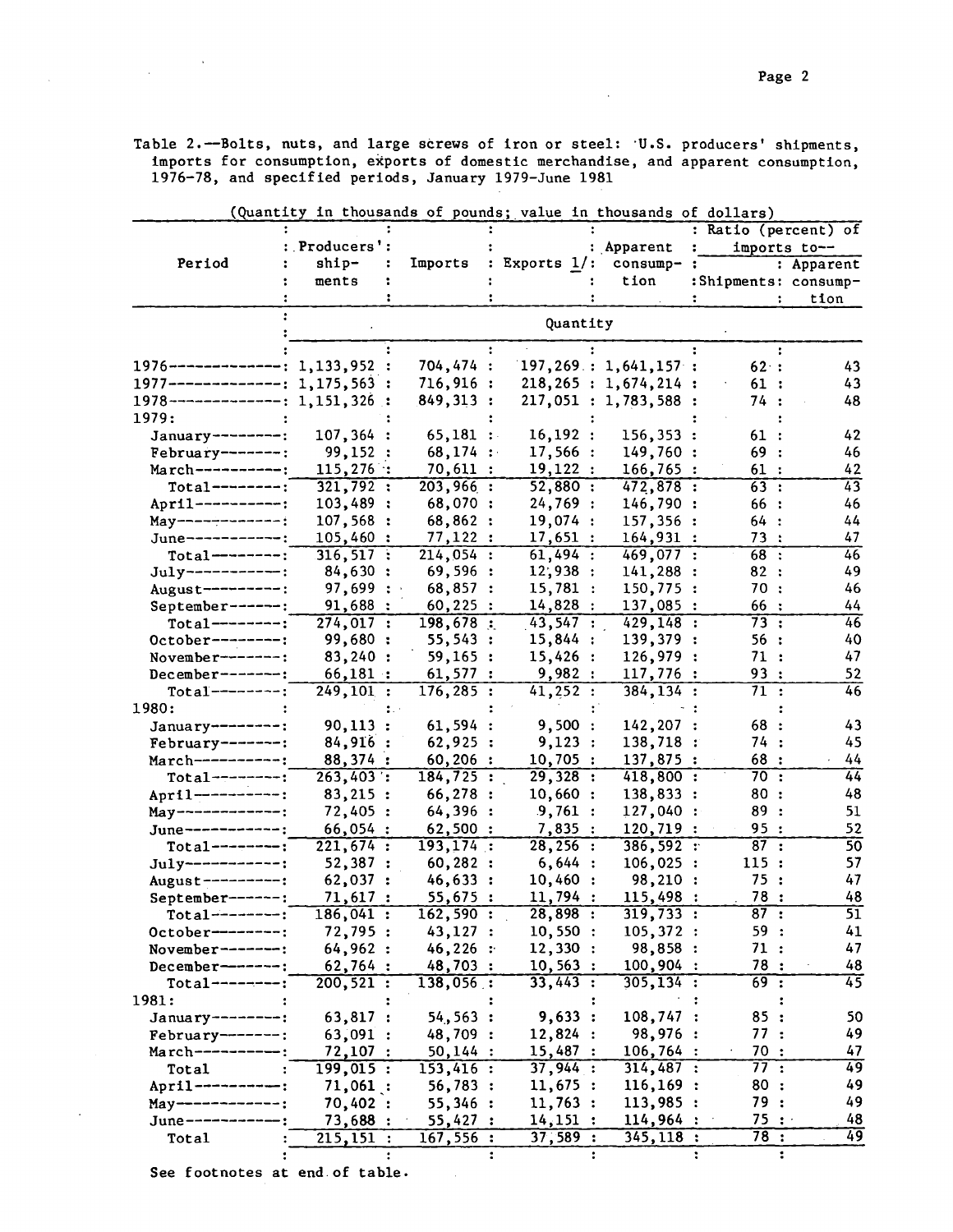Table 2.-Bolts, nuts, and large screws of iron or steel: U.S. producers' shipments, imports for consumption, exports of domestic merchandise, and apparent consumption, 1976-78, and specified periods, January 1979-June 1981--Continued

|                                                                                                           |             |          |               |                        | : Ratio (percent) of                 |                 |  |
|-----------------------------------------------------------------------------------------------------------|-------------|----------|---------------|------------------------|--------------------------------------|-----------------|--|
|                                                                                                           | Producers': |          |               | : Apparent             | imports to--<br>$\ddot{\phantom{a}}$ |                 |  |
| Period                                                                                                    | ship-<br>÷  | Imports  | : Exports 1/: | $cosump-$ :            |                                      | : Apparent      |  |
|                                                                                                           | ments       |          |               | tion                   | :Shipments: consump-                 |                 |  |
|                                                                                                           |             |          |               |                        | ÷                                    | tion            |  |
|                                                                                                           |             |          |               |                        |                                      |                 |  |
|                                                                                                           |             | Value    |               |                        |                                      |                 |  |
|                                                                                                           |             |          |               |                        | $\ddot{\cdot}$                       |                 |  |
| 1976--------------:                                                                                       | 986,432:    | 227,390: |               | 107,055 : 1,106,767 :  | 23 :                                 | 21              |  |
| $1977$ -------------: 1,074,609 :                                                                         |             | 256,220: |               | 114, 252 : 1, 216, 577 | 24 :                                 | 21              |  |
| $1978$ --------------: 1,095,332:<br>1979:                                                                |             | 353,881: |               | 133,112 : 1,316,101    | 32 :                                 | 27              |  |
| January--------:                                                                                          | 100, 701:   | 31,158 : | 10,382:       | 121,477:               | 31 :                                 | 26              |  |
| $February------:$                                                                                         | 94,958 :    | 32,554:  | 11,041:       | 116,471:               | 34:                                  | 28              |  |
| $March$ ----------:                                                                                       | 111,421:    | 33,861:  | 11,926:       | 133,356:               | 30 :                                 | 25              |  |
| Total--------:                                                                                            | 307,080:    | 97,573:  | 33,349:       | 371,304 :              | 32 :                                 | 26              |  |
| April----------:                                                                                          | 103,817:    | 32, 298: | 10,899:       | 125,216:               | 31 :                                 | 26              |  |
| $May----------:$                                                                                          | 109, 210:   | 32,306:  | 12,814:       | 128,702 :              | 30 :                                 | 25              |  |
| June------------                                                                                          | 113,228:    | 36,042:  | 12,455:       | 136,815:               | 32 :                                 | 26              |  |
| <b>Total--------:</b>                                                                                     | 326, 255:   | 100,646: | 36,168:       | 390,733:               | 31 :                                 | 26              |  |
| July-----------:                                                                                          | 93,715:     | 31,440 : | 882 :         | 124, 273:              | 34 :                                 | 25              |  |
| August---------:                                                                                          | 109,835:    | 31,948:  | 10,209:       | 131,574:               | 29:                                  | 24              |  |
| September------:                                                                                          | 107,083:    | 28,712:  | 10,412:       | 125,383 :              | 27:                                  | 23              |  |
| $Total-----:$                                                                                             | 310,633:    | 92,100:  | 21,503:       | $-381,230:$            | 30 :                                 | 24              |  |
| $0ctober \rightarrow \rightarrow \rightarrow \rightarrow \rightarrow \rightarrow \rightarrow \rightarrow$ | 111,677:    | 26,876:  | 11,876:       | 126,677:               | 24 :                                 | 21              |  |
| November-------:                                                                                          | 93,767 :    | 28,474:  | 10,717:       | 111, 524:              | 30 :                                 | 26              |  |
| $December-----$                                                                                           | 79,577 :    | 29,287:  | 9,094:        | - 99,770 :             | 37 :                                 | 29              |  |
| $Total-----:$                                                                                             | 285,021:    | 84,637:  | 31,687:       | 337,971                | $\cdot$ :<br>30 :                    | 25              |  |
| 1980:                                                                                                     |             |          |               |                        |                                      |                 |  |
| $January-----$                                                                                            | 108,588:    | 29,841 : | $11,400$ :    | 127,029:               | 27 :                                 | 23              |  |
| February--------:                                                                                         | 101,606:    | 29,038 : | 11,896:       | 118,748:               | 29<br>$\cdot$ :                      | 24              |  |
| $March$ ---------:                                                                                        | 111,275:    | 28,016:  | 12,479:       | 126,812:               | 25:                                  | 22              |  |
| $Total-----:$                                                                                             | 321,469:    | 86,895 : | 35,775:       | 372,589:               | 27 :                                 | $\overline{23}$ |  |
| April----------:                                                                                          | 101, 310:   | 30,103:  | 10,949:       | 120,464 :              | 30                                   | 25              |  |
| $May - - - - - - - - - :$                                                                                 | 91,496:     | 30,180:  | 10,899:       | 110,777:               | 33:                                  | 27              |  |
| June-----------:                                                                                          | 93,760:     | 29,877:  | 10,800:       | 112,837:               | 32:                                  | 26              |  |
| Total---------:                                                                                           | 286,566:    | 90,160 : | 32,648:       | 344,078:               | 31:                                  | 26              |  |
| July-----------;                                                                                          | 70,809:     | 29,223:  | 9,609 :       | 90,423:                | 41 :                                 | 32              |  |
| August----------:                                                                                         | 84,725:     | 23,512:  | 11,280:       | 96,957:                | 28<br>$\ddot{\cdot}$                 | 24              |  |
| September------:                                                                                          | 98,984 :    | 28,677:  | 11,599:       | 116,062:               | 29:                                  | 25              |  |
| $Total-----:$                                                                                             | 254,518:    | 81,412 : | 32,488:       | 303,442:               | 32 :                                 | $\overline{27}$ |  |
| October--------:                                                                                          | 93,715:     | 22,032:  | 12,784:       | 102,963:               | 24 :                                 | 21              |  |
| $November-----:$                                                                                          | 88,260:     | 24,169:  | 13,858:       | .98,571:               | 27:                                  | 25              |  |
| $December-----:$                                                                                          | 84,654:     | 25,546:  | 11,585:       | 98,615:                | 30 :                                 | 26              |  |
| $Total-----:$                                                                                             | 266,629 :   | 71,747 : | 38,227:       | 300, 149               | 27:<br>$\cdot$                       | 24              |  |
| 1981:                                                                                                     |             |          |               |                        |                                      |                 |  |
| January--------:                                                                                          | 87,597 :    | 27,600:  | 9,952:        | 105, 245:              | 32 :                                 | 26              |  |
| $February \rightarrow \rightarrow \rightarrow \rightarrow \rightarrow \rightarrow$                        | 88,321:     | 25,215:  | 13,213:       | 100, 323:              | 29:                                  | 25              |  |
| March----------:                                                                                          | 103,457:    | 26,768:  | 15,761:       | 114,464:               | 26:                                  | 23              |  |
| $Total-----:$                                                                                             | 279,375:    | 79,583:  | 38,926:       | 320,032:               | 28:                                  | 25              |  |
| April ----------:                                                                                         | 95,544:     | 29,074 : | 11,684:       | 112,934:               | 30:                                  | 26              |  |
| May------------:                                                                                          | 94,520:     | 27,609:  | 13,234:       | 108,895:               | 29:                                  | 25              |  |
| June-----------:                                                                                          | 106, 522:   | 28,367:  | 14,394:       | 120,495:               | 27:                                  | 24              |  |
| $Total-----:$                                                                                             | 296,586:    | 85,050:  | 39,312:       | 342, 324:              | 29:                                  | $\overline{25}$ |  |
|                                                                                                           |             |          |               |                        |                                      |                 |  |

(Quantity in thousands of pounds; value in thousands of dollars)

1/ Prior to Jan. 1, 1978, exports include bolts, threaded rods and studs, nuts if nuts and bolts are in the same shipment, screws, rivets, washers, and similar articles. It is estimated by the staff of the U.S. International Trade Commission that bolts, nuts, and large screws of iron or steel accounted for approximately 80 percent of total exports.

Source: U.S. producers' shipments, compiled from data submitted in response to questionnaires of the U.S. International Trade Commission; imports and exports, compiled from official statistics of the U.S. Department of Commerce, except as noted.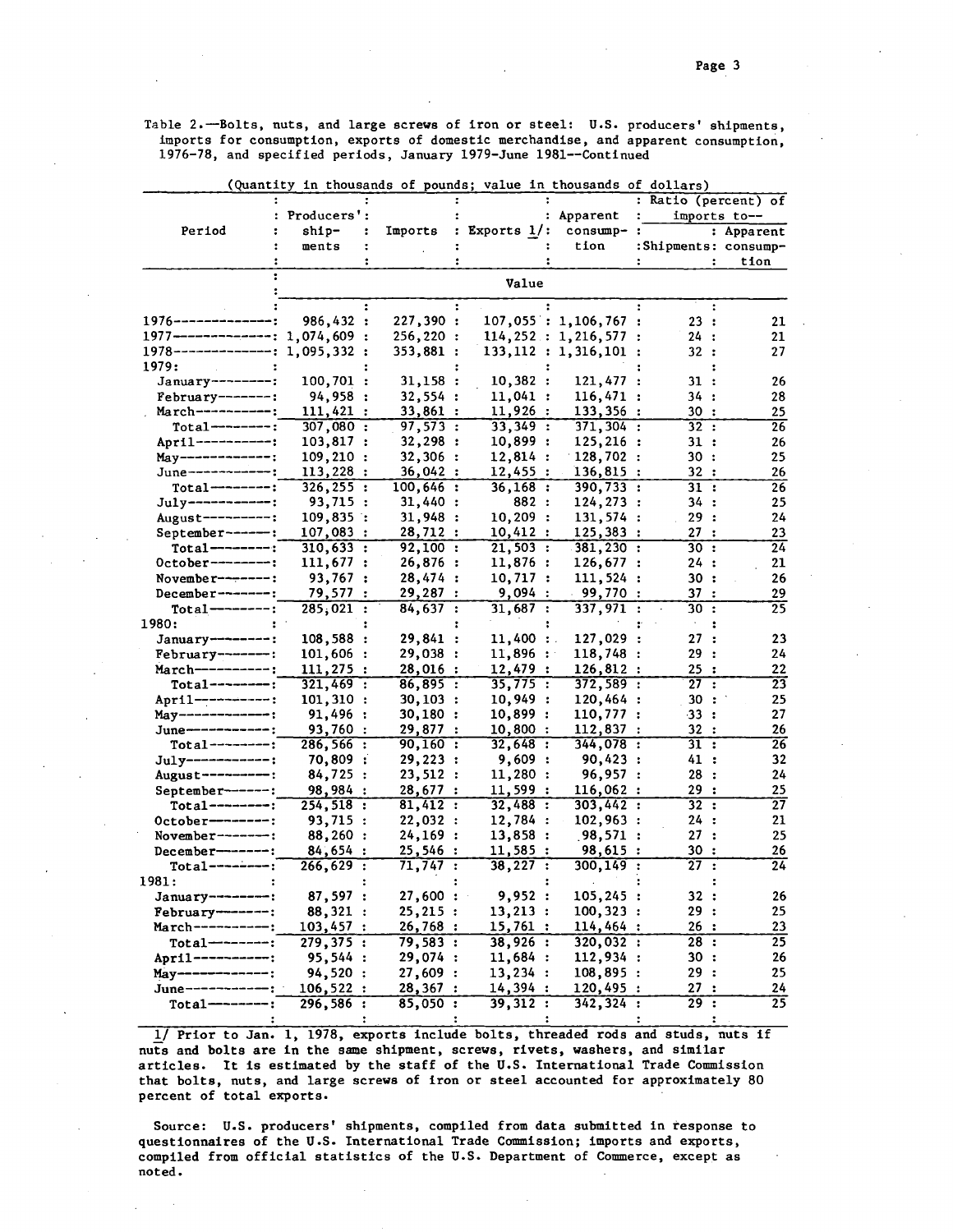|                                                                                                                                               | Bolts and    |                                      |           |  |  |  |  |  |
|-----------------------------------------------------------------------------------------------------------------------------------------------|--------------|--------------------------------------|-----------|--|--|--|--|--|
| Period                                                                                                                                        | large screws | Nuts                                 | Total     |  |  |  |  |  |
|                                                                                                                                               |              | Quantity (1,000 pounds)              |           |  |  |  |  |  |
|                                                                                                                                               |              |                                      |           |  |  |  |  |  |
| $1976 - - - - - - - -$                                                                                                                        | 912,072      | 221,880:                             | 1,133,952 |  |  |  |  |  |
| 1977--------------------                                                                                                                      | 950,607 :    | 224,956                              | 1,175,563 |  |  |  |  |  |
| 1978-----------                                                                                                                               | 920,712 :    | 230,614                              | 1,151,326 |  |  |  |  |  |
| 1979:                                                                                                                                         |              |                                      |           |  |  |  |  |  |
| January---------------                                                                                                                        | 84,191:      | 23,173                               | 107,364   |  |  |  |  |  |
| February-------------                                                                                                                         | 78,709:      | 20,443                               | 99,152    |  |  |  |  |  |
| March-----------------                                                                                                                        | 90,703:      | 24,573:                              | 115,276   |  |  |  |  |  |
| $Total \rightarrow \rightarrow \rightarrow \rightarrow \rightarrow \rightarrow \rightarrow \rightarrow \rightarrow \rightarrow \rightarrow$ : | 253,603:     | 68,189:                              | 321,792   |  |  |  |  |  |
| April----------------                                                                                                                         | $81,246$ :   | 22, 243:                             | 103,489   |  |  |  |  |  |
| May-----------------------                                                                                                                    | 83,986 :     | 23,582:                              | 107,568   |  |  |  |  |  |
| June-------------------                                                                                                                       | 82,907:      | 22,553:                              | 105,460   |  |  |  |  |  |
| $Total$ -----------------;                                                                                                                    | 248, 139:    | 68,378 :                             | 316, 517  |  |  |  |  |  |
| July--------------------;                                                                                                                     | 69,758 :     | 14,872<br>$\cdot$ :                  | 84,630    |  |  |  |  |  |
| August------------------;                                                                                                                     | 78,803 :     | 18,896<br>$\ddot{\cdot}$             | 97,699    |  |  |  |  |  |
| September--------------                                                                                                                       | 74,826 :     | 16,862:                              | 91,688    |  |  |  |  |  |
| $Total$ -----------------;                                                                                                                    | 223,387:     | 50,630:                              | 274,017   |  |  |  |  |  |
| October------------------:                                                                                                                    | $80,661$ :   | 19,019<br>$\ddot{\cdot}$             | 99,680    |  |  |  |  |  |
| November-------------                                                                                                                         | 68,456:      | $-14,784$ :                          | 83,240    |  |  |  |  |  |
| $December$ -------------                                                                                                                      | 54,546:      | 11,635:                              | 66,181    |  |  |  |  |  |
| $Total$ --------------                                                                                                                        | 203,663:     | 45,438:                              | 249, 101  |  |  |  |  |  |
| 1980:                                                                                                                                         |              |                                      |           |  |  |  |  |  |
| January-----------------;                                                                                                                     | 72,839 :     | 17,274:                              | 90,113    |  |  |  |  |  |
| February----------------                                                                                                                      | 69,792 :     | 15, 124:                             | 84,916    |  |  |  |  |  |
| March--------------------                                                                                                                     | 72,948:      | $-15,426$ :                          | 88,374    |  |  |  |  |  |
| $Total-----$                                                                                                                                  | 215,579:     | 47,824:                              | 263,403   |  |  |  |  |  |
| April -------------------;                                                                                                                    | 69,023:      | 14, 192:<br>$\overline{\phantom{a}}$ | 83,215    |  |  |  |  |  |
| May----------------------;                                                                                                                    | 60,744:      | $11,661$ :                           | 72,405    |  |  |  |  |  |
| June---------------------                                                                                                                     | 54,056:      | 11,998:                              | 66,054    |  |  |  |  |  |
| $Total$ -------------------                                                                                                                   | $183,823$ :  | 37,851:                              | 221,674   |  |  |  |  |  |
| July--------------------;                                                                                                                     | 44,315:      | 8,072:                               | 52,387    |  |  |  |  |  |
| August------------------                                                                                                                      | 51,626:      | 10,411                               | 62,037    |  |  |  |  |  |
| September---------------:                                                                                                                     | 58,942       | 12,675:                              | 71,617    |  |  |  |  |  |
| $Total-----$                                                                                                                                  | 154,883:     | $31,158$ :                           | 186,041   |  |  |  |  |  |
| October----------                                                                                                                             | 58,982 :     | 13,813:                              | 72,795    |  |  |  |  |  |
| November-----------                                                                                                                           | 52,005:      | 12,957                               | 64,962    |  |  |  |  |  |
| December----------                                                                                                                            | 49,449:      | 13,315:                              | 62,764    |  |  |  |  |  |
| $Total-----$                                                                                                                                  | $160,436$ :  | 40,085:                              | 200,521   |  |  |  |  |  |
| 1981:                                                                                                                                         |              |                                      |           |  |  |  |  |  |
| January--------------                                                                                                                         | 50,940 :     | 12,877                               | 63,817    |  |  |  |  |  |
| February------------                                                                                                                          | 50,872 :     | 12,219                               | 63,091    |  |  |  |  |  |
| March---------------                                                                                                                          | 57,620:      | 14,487                               | 72,107    |  |  |  |  |  |
|                                                                                                                                               | 159,432:     | 39,583:                              | 199,015   |  |  |  |  |  |
| April----------------                                                                                                                         | 55,659:      | 15,402:                              | 71,061    |  |  |  |  |  |
| May-----------------                                                                                                                          | 55,314:      | 15,088:                              | 70,402    |  |  |  |  |  |
| $June-----$                                                                                                                                   | 57,302:      | 16,386:                              | 73,688    |  |  |  |  |  |
| $Total--$                                                                                                                                     | 168,275:     | $46,876$ :                           | 215, 151  |  |  |  |  |  |
|                                                                                                                                               |              |                                      |           |  |  |  |  |  |

Table 3.--Bolts, nuts, and large screws of iron or steel: U.S. producers' shipments, by types, 1976-78, and specified periods, January 1979-June 1981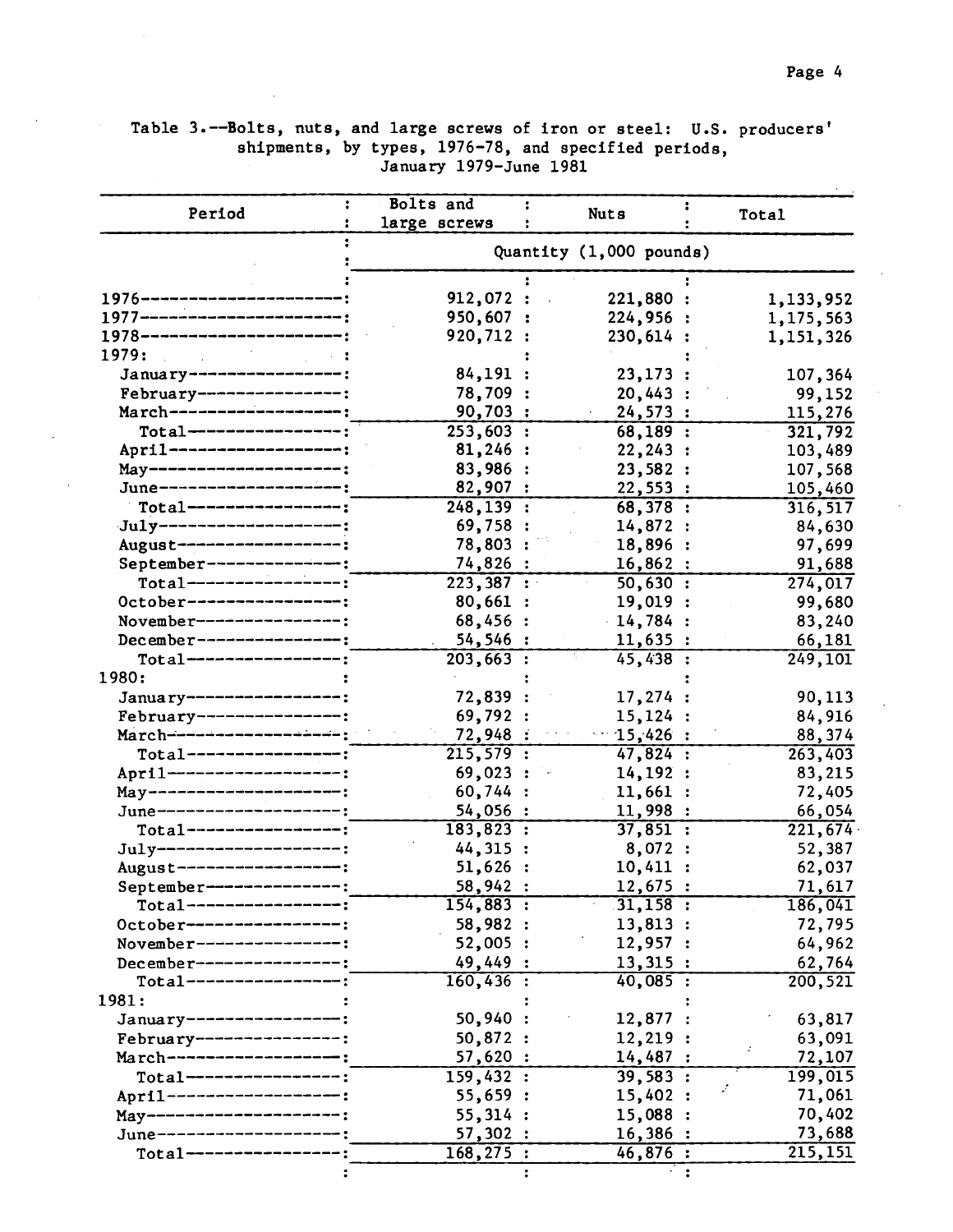Table 3.--Bolts, nuts, and large screws of iron or steel: U.S. producers' shipments, by types, 1976-78, and specified periods, January 1979-June 1981--Continued

| Period                                                                                                                                      | Bolts and<br>large screws | <b>Nuts</b>            | Total        |
|---------------------------------------------------------------------------------------------------------------------------------------------|---------------------------|------------------------|--------------|
|                                                                                                                                             |                           | Value (1,000 dollars)  |              |
|                                                                                                                                             |                           |                        |              |
| $1976$ --------                                                                                                                             | 702,426                   | 284,006                | 986,432      |
| 1977-------------------                                                                                                                     | 779,917                   | 294,692 :              | 1,074,609    |
| $1978 - - - - - - - - - -$                                                                                                                  | 763,368                   | 331,964                | 1,095,332    |
| 1979:                                                                                                                                       |                           |                        |              |
| January--------------                                                                                                                       | 69,450                    | 31,251:                | 100,701      |
| February--------------                                                                                                                      | 65,944                    | 29,014:                | 94,958       |
| March------------------                                                                                                                     | 77,715 :                  | $33,706$ :             | 111,421      |
| $Total-----$                                                                                                                                | 213, 109:                 | 93,971 :               | 307,080      |
| April -----------------                                                                                                                     | 72,713 :                  | 31,104:                | 103,817      |
| $May-----------------------$                                                                                                                | 75,811<br>$\cdot$ :       | 33,399:                | 109,210      |
| June ------------------                                                                                                                     | 80,401                    | 32,827:                | 113,228      |
| $Total-----$                                                                                                                                | 228,925:                  | 97,330:                | 326,255      |
| $J$ u 1y ------------------                                                                                                                 | 68,049:                   | 25,666:                | 93,715       |
| August---------------                                                                                                                       | 78,333<br>ं :             | 31,502:                | 109,835      |
| September-----------                                                                                                                        | 76,869:                   | $30,214$ :             | 107,083      |
| $Total-----$                                                                                                                                | 223, 251:                 | 87,382 :               | 310,633      |
| October--------------                                                                                                                       | 78,119                    | 33,558:                | 111,677      |
| November------------                                                                                                                        | 65,673                    | 28,094:                | 93,767       |
| December --------------                                                                                                                     | 56,183                    | 23,394:                | 79,577       |
| $Total-----$                                                                                                                                | 199,975 :                 | 85,046:                | .285,021     |
| 1980:                                                                                                                                       |                           |                        |              |
| January-------------                                                                                                                        | 77,214:                   | 31,374:                | 108,588      |
| February--------------                                                                                                                      | 72,302                    | 29,304:                | 101,606      |
| March----------------                                                                                                                       | 30,273                    | 31,002                 | 111,275      |
| Total---------------                                                                                                                        | 229,739 :                 | 91,680:                | 321,469      |
| Apri (--------------------                                                                                                                  | 74,550:                   | 26,760<br>$\mathbf{r}$ | 101,310      |
| May----------------------                                                                                                                   | 68,342                    | 23,154:                | 91,496       |
| June------------------                                                                                                                      | 68,634:                   | 25,126:                | 93,760       |
| $Total-----$                                                                                                                                | $211,526$ :               | 75,040:                | 286,566      |
| July------------------                                                                                                                      | 53,371                    | 17,438:                | 70,809       |
| August---------------                                                                                                                       | 63,029                    | 21,696:                | 84,725       |
| September---------------;                                                                                                                   | 72,291                    | 26,693:                | 98,984       |
| $Total \rightarrow \rightarrow \rightarrow \rightarrow \rightarrow \rightarrow \rightarrow \rightarrow \rightarrow \rightarrow \rightarrow$ | 188,691:                  | 65,827:                | 254,518      |
| October------------                                                                                                                         | $-68,918$ :               | 24,797:                | 93,715       |
| November------------                                                                                                                        | 63,572:                   | 24,688:                | 88,260       |
| December----------                                                                                                                          | 61,683:                   | 22,971:                | 84,654       |
| $Total-----$                                                                                                                                | $194, 173$ :              | 72,456:                | 266,629      |
| 1981:                                                                                                                                       |                           |                        |              |
|                                                                                                                                             |                           | 26,721:                | $\pm$ 87,597 |
| January-----                                                                                                                                | 60,876                    |                        |              |
| February------------                                                                                                                        | 61,635:                   | 26,686:                | 83,321       |
| March--------------                                                                                                                         | 71,543:                   | 31,914:                | 103,457      |
| $Total-----$                                                                                                                                | $194,054$ :               | 85,321:                | 279,375      |
| $April$ ---------                                                                                                                           | 66,558:                   | 28,986 :               | 95,544       |
| May------------------                                                                                                                       | 65,219:                   | 29,301:                | 94,520       |
| $June-----$                                                                                                                                 | 73,916:                   | 32,606:                | 106, 522     |
| $Total-----$                                                                                                                                | 205,693:                  | 90,893 :               | 296,586      |
|                                                                                                                                             |                           |                        |              |

Source: Compiled from data submitted in response to questionnaires of the U.S. International Trade Commission.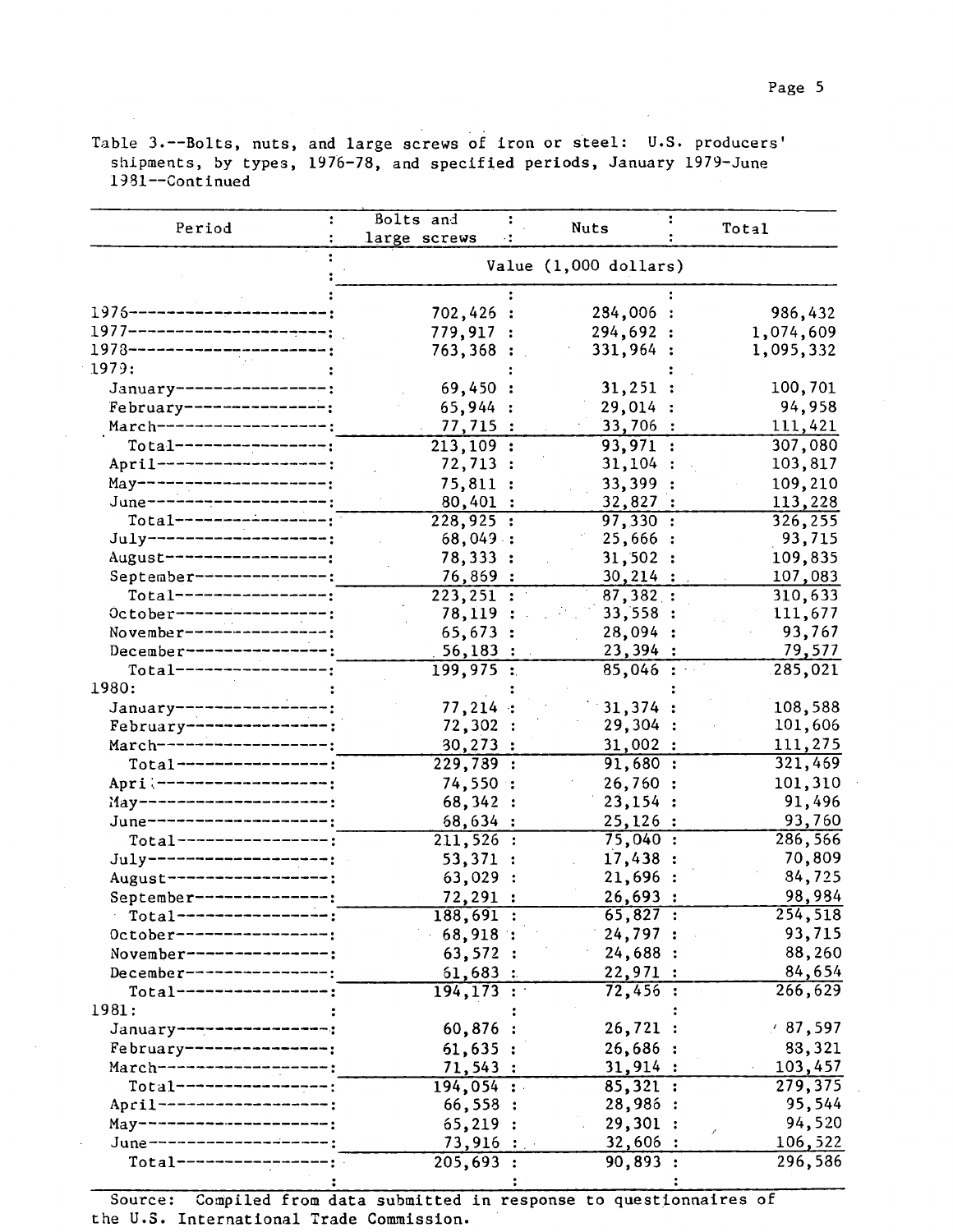Table 4.--Bolts, nuts, and large screws of iron or steel: U.S. imports for consumption, by types,  $1976-78$ , and specified periods, January 1979-June 1981 1981

| Period                            | Bolts and<br>$\mathbf{1}$<br>large screws | <b>Nuts</b>             | Total   |
|-----------------------------------|-------------------------------------------|-------------------------|---------|
|                                   |                                           | Quantity (1,000 pounds) |         |
| $1976 - - - - - - - - - - -$      | 474,084 :                                 | 230,390                 | 704,474 |
| 1977------------------            | 491,140:                                  | 225,776                 | 716,916 |
| $1978$ --------------             | 571,324 :                                 | 277,989                 | 849,313 |
| 1979:                             |                                           |                         |         |
| January----------------           | 37,790                                    | 27,391                  | 65,181  |
| February-------------             | 41,955                                    | 26,219                  | 68,174  |
| March------------------           | 49,988                                    | 25,623                  | 70,611  |
| $Total$ ----------------;         | 124, 733:                                 | 79, 233:                | 203,966 |
| April-------------------;         | 46, 169:                                  | 21,901:                 | 68,070  |
| May---------------------;         | 45,499 :                                  | 23,363:                 | 68,862  |
| June---------------------;        | 51,528:                                   | 25,594:                 | 77,122  |
| $Total-----$                      | $143, 196$ :                              | 70,858:                 | 214,054 |
| July---------------------;        | 47,722 :                                  | 21,874:                 | 69,596  |
| August------------------;         | 44,522 :                                  | 24,335:                 | 68,857  |
| September---------------          | 39,263                                    | 20,962:                 | 60,225  |
| $Total$ ----------------;         | $-131,507$ :                              | 67,171:                 | 198,678 |
| October------------------:        | 37,727                                    | 17,816:                 | 55,543  |
| November----------------:         | 39,973 :                                  | 19, 192:                | 59,165  |
| December-----------------:        | 40,758                                    | 20,819                  | 61,577  |
| $Total$ --------------            | 118,458:                                  | 57,827:                 | 176,285 |
| 1980:                             |                                           |                         |         |
| January----------------           | 41,519                                    | 20,075                  | 61,594  |
| February-----------------         | 44,519                                    | 18,406                  | 62,925  |
| March---------------              | 42,431                                    | $17,775$ :              | 60, 206 |
| $Total-----$                      | $128,469$ :                               | 56, 256:                | 184,725 |
| April --------------------;       | 45,255                                    | 21,023                  | 36,278  |
| May----------------------         | 44,896                                    | 19,500                  | 64,396  |
| June--------------------          | 41,170                                    | 21,330                  | 62,500  |
| $Total$ --------------            | 131,321:                                  | $61,264$ :              | 193,174 |
| July--------------------;         | 41,018                                    | 19,264                  | 60,282  |
| August-------------------;        | 30,189                                    | 16,444                  | 46,633  |
| September--------------;          | 37,758 :                                  | 17,917                  | 55,675  |
| $Total$ ------------------        | 108,965:                                  | $53,625$ :              | 162,590 |
| October-------------              | .28, 881:                                 | 14,246                  | 43,127  |
| November-------------             | 29,156:                                   | 17,070:                 | 46,226  |
| December-------------             | 30,630:                                   | 18,073:                 | 48,703  |
| $Total$ --------------            | 88,667:                                   | $49,389$ :              | 138,056 |
| 1981:                             |                                           |                         |         |
| $January - - - - - - - - - - - -$ | $.34,410$ :                               | 20, 153:                | 54,563  |
| February--------------            | 30, 122:                                  | 18,587:                 | 48,709  |
| March-------------------          | $31,733$ :                                | 18,411:                 | 50,144  |
| $Total----------$                 | $96, 265$ :                               | 57, 151:                | 153,416 |
| April -------------------;        | 36, 267:                                  | 20,516:                 | 56,783  |
| May----------------------         | 34,310:                                   | 21,036:                 | 55,346  |
| June------------------            | 34,305:                                   | 21,122:                 | 55,427  |
| $Total$ -------------             | 104,882:                                  | 62,674:                 | 167,556 |
|                                   |                                           |                         |         |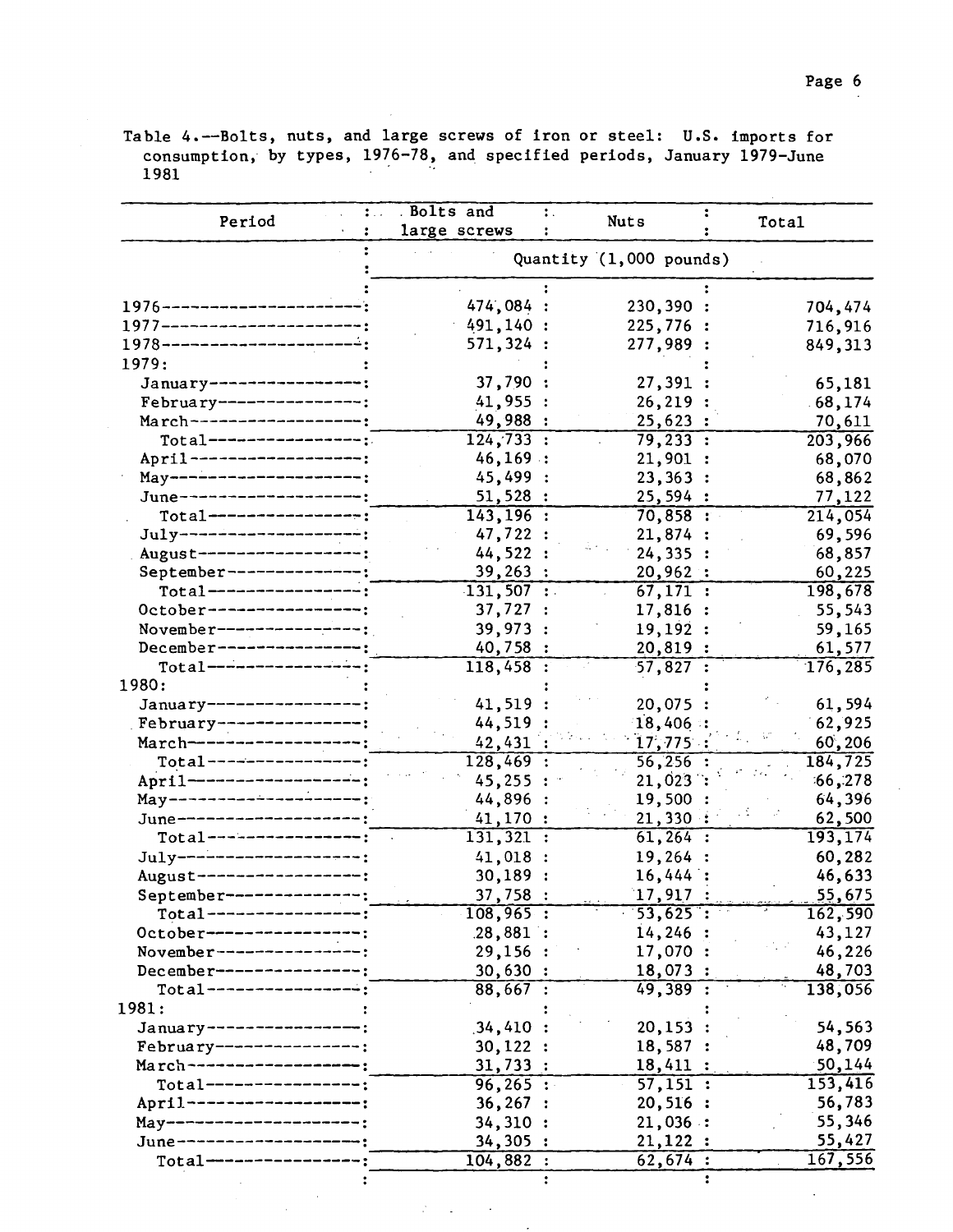Table 4.-Bolts, nuts, and large screws of iron or steel: U.S. imports for consumption, by types, 1976-78, and specified periods, January 1979-June 1981--Continued

| Period                                  | Bolts and    | Nuts                    | Total   |
|-----------------------------------------|--------------|-------------------------|---------|
|                                         | large screws |                         |         |
|                                         |              | Value $(1,000$ dollars) |         |
| 1976-------------------                 | 129,297      | 98,093 :                | 227,390 |
| 1977-------------------                 | 156,006      | $100, 214$ :            | 256,220 |
| 1978-----------------                   | 200,547      | 153,334 :               | 353,881 |
| 1979:                                   |              |                         |         |
| January---------------                  | 15,579:      | 15,579                  | 31,158  |
| February-------------                   | 18,294:      | 14,260:                 | 32,554  |
| $March$ ----------------                | 18,714:      | 15,147:                 | 33,861  |
| $Total$ -----------------;              | 52,587:      | 44,986 :                | 47, 573 |
| April -------------------;              | 19,253:      | 13,045:                 | 32,298  |
| May----------------------:              | 19,024:      | 13,282:                 | 32,306  |
| June------------------                  | 21,378       | $14,664$ :              | 36,042  |
| $Total-----$                            | 59,655:      | 40,991:                 | 100,646 |
| July------------------                  | 18,916:      | 12,524:                 | 31,440  |
| August-------------------:              | 18,343       | 13,605:                 | 31,948  |
| September---------------                | 16,683       | 12,029                  | 28,712  |
| $Tot al$ --------------                 | 53,942 :     | 38, 158:                | 92,100  |
| October--------------                   | 16,434:      | 10,442:                 | 26,876  |
| November---------------:                | 17,243:      | $11, 231$ :             | 28,474  |
| December-----------                     | 17,529       | 11,758:                 | 29,287  |
| $Total-----$                            | 51,206:      | 33,431:                 | 84,637  |
| 1980:                                   |              |                         |         |
| January--------------                   | 18,110:      | 11,731:                 | 29,841  |
| February----------------                | 18,326       | 10,712                  | 29,038  |
| March------------------                 | 18,037       | 9,979                   | 28,016  |
| Total-----------------:                 | 54,473:      | 32,422:                 | 86,895  |
| April --------------------              | 18,891       | 11, 212:                | 30,103  |
| $May - - - - - - - - - - - - - - - - 2$ | 19,217       | 10,963:                 | 30,180  |
| June--------------------                | 18,089       | $11,788$ :              | 29,877  |
| $Total$ --------------                  | 56, 197:     | 33,963:                 | 90,160  |
| July--------------------;               | 17,634       | 11,589                  | 29,223  |
| August------------------;               | 13,789       | 9,723                   | 23,512  |
| September ---------------:              | 17,496       | 11,181                  | 28,677  |
| $Total-----$                            | 48,919:      | 32,493:                 | 81,412  |
| October------------                     | 13,500:      | 8,532:                  | 22,032  |
| November------------                    | $14,048$ :   | $10,121$ :              | 24,169  |
| $December------------$                  | 14,911:      | 10,635:                 | 25,546  |
| $Total$ -------------                   | 42,459:      | 29,288:                 | 71,747  |
| 1981:                                   |              |                         |         |
| January---------------                  | 15,950:      | 11,660:                 | 27,600  |
| February-------------                   | 14,458:      | $10,757$ :              | 25,215  |
| March----------------                   | 15,704:      | $11,064$ :              | 26,768  |
| $Total$ ---------------                 | 46, 102:     | 33,481:                 | 79,583  |
| April ------------------                | 16,715:      | 12,359:                 | 29,074  |
| May--------------------                 | 15,781:      | 11,828                  | 27,609  |
| June------------------                  | 16,328:      | 12,039:                 | 28,367  |
| $Total$ -------------                   | 48,824 :     | $36, 226$ :             | 85,050  |
|                                         |              |                         |         |

Source: Compiled from official statistics of the U.S. Department of Commerce.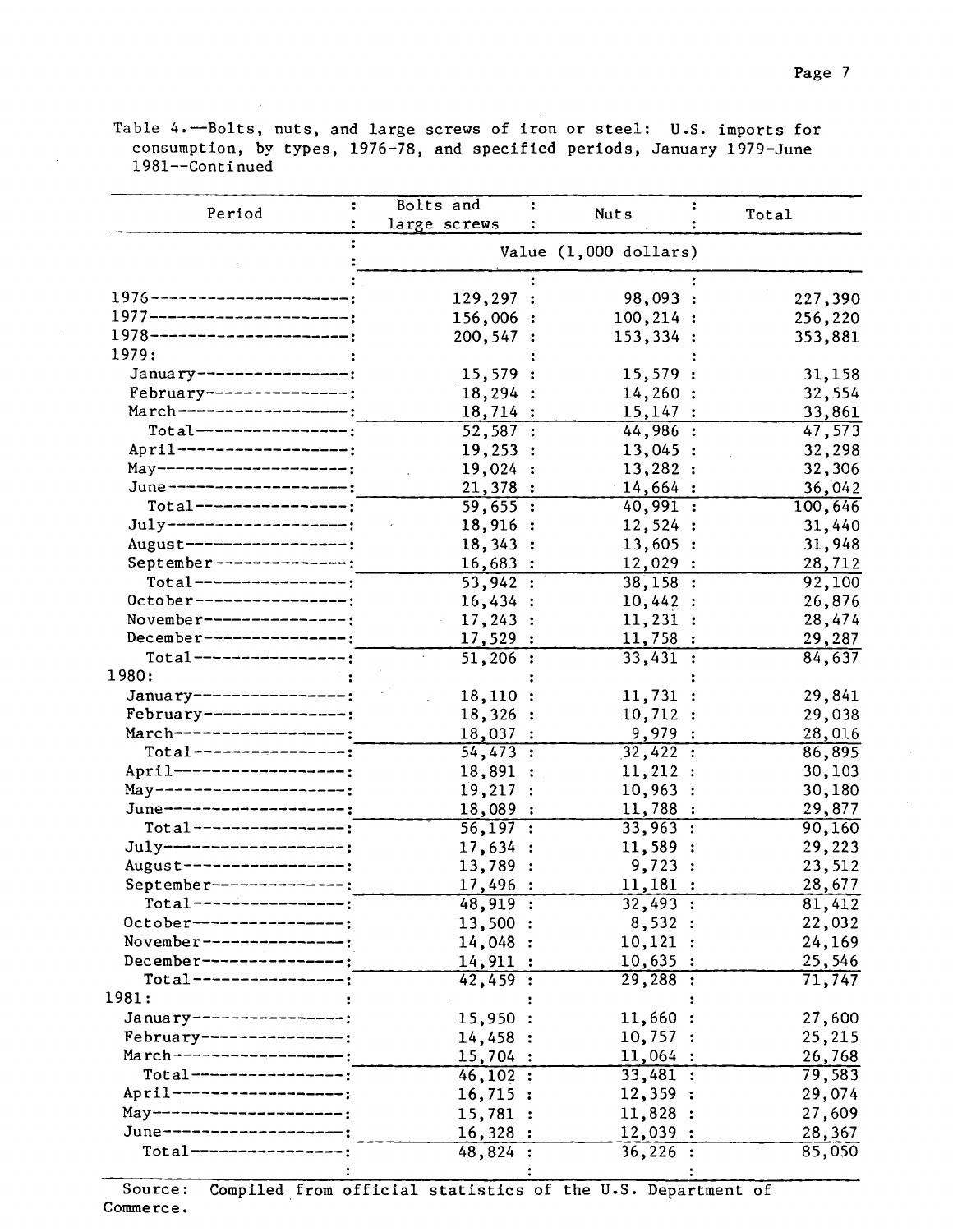Table 5.--Average number of persons employed in U.S. establishments in which bolts, nuts, and large screws were produced, total and production and related workers engaged in the production of all products and of bolts, nuts, and large screws, 1976-78, and specified periods, January 1979-June 1981

|                                                                                      |                    |                       |                  | Production and related workers engaged in the |                                  |
|--------------------------------------------------------------------------------------|--------------------|-----------------------|------------------|-----------------------------------------------|----------------------------------|
| Period                                                                               |                    |                       |                  | production of--                               |                                  |
|                                                                                      | :All persons:      | $\ddot{\cdot}$<br>A11 | <b>Bolts</b>     | $\ddot{\phantom{a}}$                          | :Total, bolts,                   |
|                                                                                      |                    | products              | and large        | Nuts<br>÷<br>÷.                               | nuts, and                        |
|                                                                                      |                    |                       | screws           |                                               | : large_screws                   |
|                                                                                      |                    |                       |                  |                                               |                                  |
| $1976$ --------------;                                                               | 34,339:            | 27,080:               | 10,032:          | 3,435:                                        | 13,467                           |
| 1977--------------:                                                                  | 35,172:            | 27,642:               | $10,040$ :       | 3,410:                                        | 13,450                           |
| $1978$ --------------:                                                               | 35,920:            | 27,738                | 9,982:           | 3,334:                                        | 13,316                           |
| 1979:                                                                                |                    |                       |                  |                                               |                                  |
| January--------:                                                                     | 36,438:            | 27,667:               | 10,063:          | 3,489:                                        | 13,552                           |
| $February \rightarrow \rightarrow \rightarrow \rightarrow \rightarrow \rightarrow$ : | 37,069 :           | 28, 203:              | $10,266$ :       | 3,514:<br>$\mathcal{L}^{\mathcal{L}}$         | 13,780                           |
| $March-----$                                                                         | 37,125:            | 23,376:               | 10,359:          | 3,585:                                        | 13,944                           |
| Average-------:                                                                      | 36,877:            | 26,415:               | 10,229:          | 3,529:                                        | 13,759                           |
| April ----------:                                                                    | 36,746:            | 28,067:               | 10,626:          | 3,643:                                        | 14,269                           |
| $May - - - - - - - - - - :$                                                          | 36,678:            | 27,948:               | 10,633:          | $3,648$ :                                     | 14,281                           |
| June-----------:                                                                     | 36,977:            | 28, 163:              | 10,716:          | 3,706:                                        | 14,422                           |
| Average ------:                                                                      | 36,800:            | 28,059:               | 10,658:          | $3,666$ :                                     | 14,324                           |
| $July-----$                                                                          | 36,396:            | 28,022 :              | 10,686:          | 3,423:                                        | 14,109                           |
| August---------:                                                                     | 35,811:            | 27,476:               | 10,387:          | 3,599:                                        | 13,986                           |
| September------:                                                                     | 35,259:            | 27, 123:              | 10,213:          | 3,550:                                        | 13,763                           |
| $Average-----$                                                                       | 35,822:            | $\overline{27,540}$ : | $10,429$ :       | 3,524:                                        | 13,953                           |
| $October------:$                                                                     | 34,934 :           | 25,804                | 10,086:          | 3,783:                                        | 13,869                           |
| November-------:                                                                     | 34,507:            | 25,635:               | 10,085:          | 3,767:                                        | 13,852                           |
| December-------:                                                                     | 33,755:            | 24,998                | 9,963            | 3,411:                                        | 13,374                           |
| $Average-----:$                                                                      | 34,399:            | $\overline{25,479}$ : | $10,044$ :       | 3,654:                                        | 13,698                           |
| 1980:                                                                                |                    |                       |                  |                                               |                                  |
| January ---------:                                                                   | $-33,816$ :        | 24,688:               | 9,984:           | 3,675:                                        | 13,659<br><b>Contractor</b>      |
| February-------:                                                                     | 33,682:            | 24,678:               | 9,944:           | 3,707:                                        | 13,651                           |
| $March------:$                                                                       | $33,094$ :         | 24, 163:              | 9,815:           | $3,588$ :                                     | $-13,403$                        |
| Average ------:                                                                      | 33,531:            | 24,510:               | 9,914:           | 3,657:                                        | $-13,571$                        |
| April -----------:                                                                   | 36,210:            | $30, 166$ :           | 10, 254:         | 3,303:                                        | 13,557<br>$\gamma_{\alpha\beta}$ |
| $May-----------:$                                                                    | 34,701 :           | 25,622:               | 9,594:           | 3,246:                                        | 12,840                           |
| June-----------:                                                                     | 33,242:            | 24, 254:              | 9,012:           | 2,996:                                        | 12,008                           |
| Average -------:                                                                     | 34,718:            | 26,681:               | 9,620:           | $\overline{3,182}$ :                          | 12,802                           |
| $July-----:$                                                                         | 34, 294 :          | 25,474:               | 8,573:           | 2,747:                                        | 11,320                           |
| August---------:                                                                     | 35,878:            | 27,130:               | 8,762:           | 2,816:                                        | 11,578                           |
| September------:                                                                     | 37,296:            | 28,728:               | 8,984 :          | 2,949:                                        | 11,933                           |
| Average ------:                                                                      | 35,823 :           | 27,111:               | 8,773:           | 2,837:                                        | 11,610                           |
| $October --- --- -$                                                                  | 36,837:            | 28,306:               | 8,487:           | 2,794 :                                       | 11,281                           |
| November-------:                                                                     | $36, 243$ :        | 27,834 :              | 8,508:           | 2,892:                                        | 11,400                           |
| December-------:                                                                     | 36,380:            | 28, 291:              | 8,471:           | 2,838:                                        | 11,309                           |
| Average ------:                                                                      | 36,487:            | 28,144:               | 8,489:           | 2,841:                                        | 11,330                           |
| 1981:                                                                                |                    |                       |                  |                                               |                                  |
| $January-----$                                                                       | 34,854:            | 27,220:               | 7,961:           | 2,859 :                                       | 10,820                           |
| February-------:                                                                     | 33,285:            | 25,186:               | 7,662:           | 2,832:                                        | 10,494<br>$\sim$                 |
| March----------:                                                                     | 33,681:            | 25,898:               | 7,646:           | 2,996:                                        | 10,642                           |
| Average-----                                                                         | 33,940:            | 26,101:               | 7,756:           | 2,896:                                        | 10,652                           |
| April -----------:                                                                   | 34,742:            | 26, 225:              | 7,493:           | 3,248:                                        | 10,741                           |
| $May - - - - - - - - - -$ :                                                          | 35,768:            | 28,170:               | 7,599:           | 3,276:                                        | 10,875                           |
|                                                                                      |                    |                       |                  |                                               | 10,923                           |
| June---------<br>Average ------:                                                     | 33,434:<br>34,648: | 25,818:<br>26,738:    | 7,593:<br>7,562: | 3,330:<br>3,285:                              | 10,846                           |
|                                                                                      |                    |                       |                  |                                               |                                  |
|                                                                                      |                    |                       |                  |                                               |                                  |

Source: Compiled from data submitted in response to questionnaires of the U.S. International Trade Commission.

 $\mathbb{R}^2$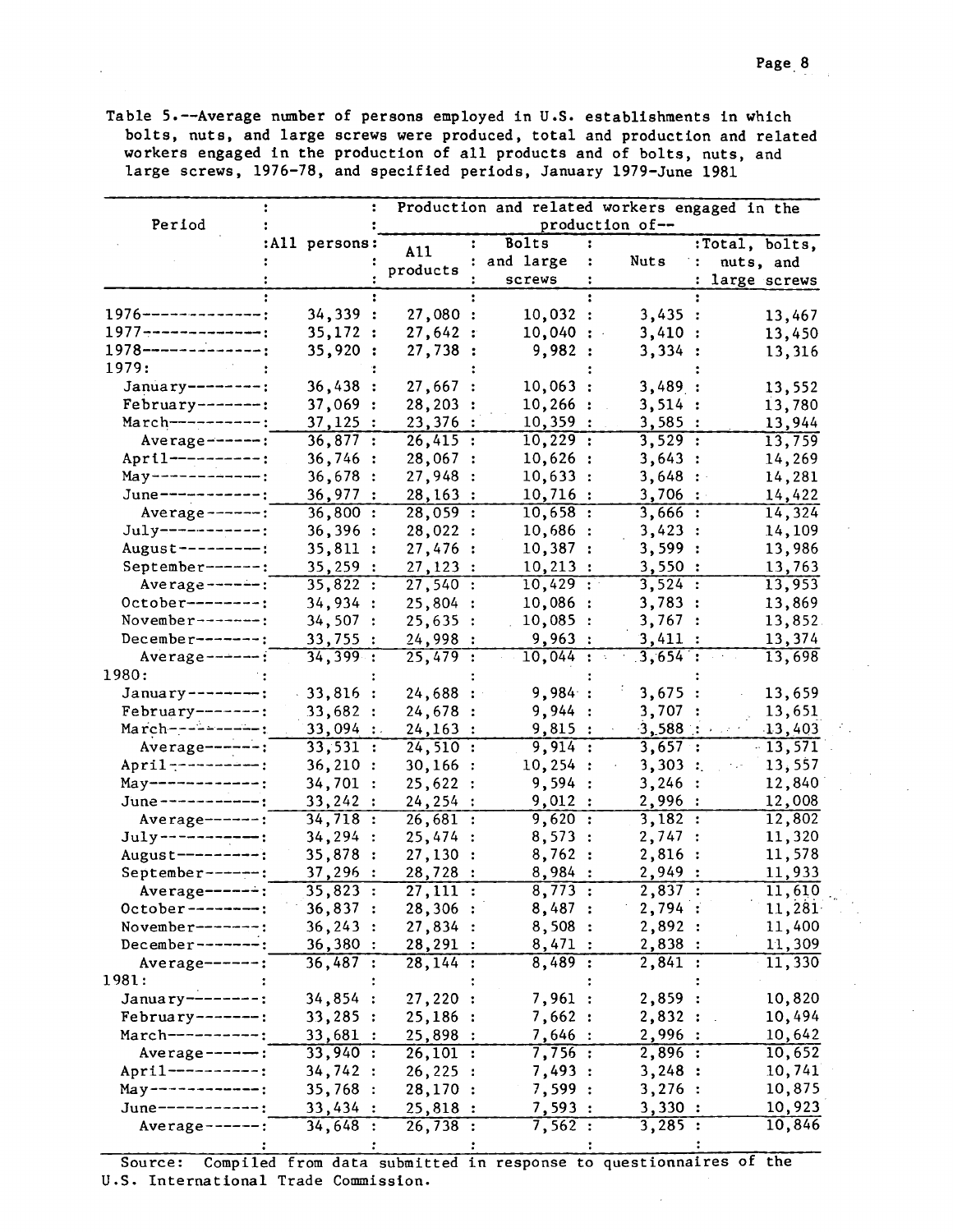Table 6.--Man-hours expended by production and related workers in U.S. establishments in which bolts, nuts, and large screws were produced, 1976-78, and specified periods, January 1979-June 1981

|                                                                                                                                                         |                               | (In thousands of man-hours) |                         |              |
|---------------------------------------------------------------------------------------------------------------------------------------------------------|-------------------------------|-----------------------------|-------------------------|--------------|
|                                                                                                                                                         | ÷                             |                             | $\ddot{\phantom{a}}$    | Total,       |
| Period                                                                                                                                                  | All.                          | Bolts and                   | Nuts <sup>-</sup>       | bolts, nuts, |
|                                                                                                                                                         | products<br>:                 | large screws                |                         | and          |
|                                                                                                                                                         |                               |                             |                         | large screws |
|                                                                                                                                                         |                               |                             |                         |              |
| 1976-------------------------                                                                                                                           | 55,073:                       | 20,643:                     | 6,771:                  | 27,414       |
| 1977----------------------                                                                                                                              | 56, 213:                      | 20,715:                     | 6,795:                  | 27,510       |
| 1978-----------------                                                                                                                                   | 56,449:                       | 21,905:                     | 7,126<br>- :            | 29,031       |
| 1979:                                                                                                                                                   |                               |                             |                         |              |
| January------------------;                                                                                                                              | $5,061$ :                     | 2,018:                      | 691 :                   | 2,709        |
| February-----------------;                                                                                                                              | 4,848:                        | 1,978:                      | 672:                    | 2,650        |
| March--------------------                                                                                                                               | 4,605:                        | 2,222:                      | 757:                    | 2,979        |
| $Total$ ------------------;                                                                                                                             | 14,514:                       | 6,218:                      | 2,120:                  | 8,338        |
| April---------------------                                                                                                                              | 5,067:                        | 1,974                       | 647 :<br>÷              | 2,621        |
| May----------------------;                                                                                                                              | 5,135                         | 1,971                       | 666 :<br>:              | 2,637        |
| June-----------------                                                                                                                                   | 5,411:                        | 2,088                       | 791 :                   | 2,879        |
| $Total$ -----------------;                                                                                                                              | 15,613:                       | 6,033:                      | 2,104:                  | 8,137        |
| July----------------------;                                                                                                                             | 5,014:                        | 1,888:                      | 564 :                   | 2,452        |
| August-------------------;                                                                                                                              | 5,074:                        | 1,926                       | 700:<br>$\ddot{\cdot}$  | 2,626        |
| September----------------:                                                                                                                              | 4,806:                        | 1,890:                      | 718 :                   | 2,608        |
| $Total$ ------------------;                                                                                                                             | 14,894<br>$\cdot$ :           | 5,704:                      | 1,982:                  | 7,686        |
| 0ctober------------------:                                                                                                                              | 4,974:                        | 2,110:                      | 767 :                   | 2,877        |
| November-----------------:                                                                                                                              | 4,550:                        | $-1,910:$                   | 747:                    | 2,657        |
| December---------------                                                                                                                                 | 4,171                         | 1,807:                      | 682:                    | 2,489        |
|                                                                                                                                                         | 13,695:                       | 5,827:                      | 2,196:                  | 8,023        |
| 1980:                                                                                                                                                   |                               |                             |                         |              |
| January ------------------:                                                                                                                             | 4,576:                        | $1,807$ :                   | 691 :                   | 2,498        |
| February-----------------                                                                                                                               | 4,338:                        | 1,791:                      | 703:                    | 2,494        |
| March--------------------;                                                                                                                              | 4,653:                        | 1,962:                      | 764:                    | 2,726        |
| Total------------------:                                                                                                                                | 13,567:                       | 5,560:                      | 2,158:                  | 7,718        |
| April --------------------;                                                                                                                             | 4,436                         | 1,852:                      | 597 :                   | 2,449        |
| May-----------------------:                                                                                                                             | 4,249                         | 1,727:                      | 532:                    | 2,259        |
| June---------------------                                                                                                                               | $4,077$ :                     | 1,621:                      | 583:                    | 2,204        |
| Total---------------                                                                                                                                    | 12,762:                       | 5,200:                      | $\overline{1,712}$ :    | 6,912        |
| July---------------------:                                                                                                                              | 3,960:                        | 1,418:                      | 421 :                   | 1,839        |
| August-------------------:                                                                                                                              | 4,431:                        | 1,448:                      | 466 :                   | 1,914        |
| September---------------;                                                                                                                               | 4,841<br>$\ddot{\phantom{1}}$ | 1,695:                      | 558:                    | 2,273        |
| Total------------------;                                                                                                                                | 13,232:                       | 4,561:                      | 1,445:                  | 6,026        |
| 0ctober------------------                                                                                                                               | 5,297<br>$\ddot{\cdot}$       | 1,867                       | 521<br>$\ddot{\cdot}$   | 2,388        |
| November------------------:                                                                                                                             | 5,185:                        | 1,708:                      | 508:                    | 2,216        |
| December----------                                                                                                                                      | 4,998 :                       | 1,737:                      | 526:                    | 2,263        |
|                                                                                                                                                         | 15,480:                       | 5,312:                      | 1,555:                  | 6,867        |
| 1981:                                                                                                                                                   |                               |                             |                         |              |
| January----------------                                                                                                                                 | 4,833                         | 1,460:                      | 521:                    | 1,981        |
| February-----------------                                                                                                                               | 4,466:                        | 1,428:                      | 544 :                   | 1,972        |
| March-----------------                                                                                                                                  | 5,177:                        | 1,576:                      | 655:                    | 2,231        |
| $Total \rightarrow \rightarrow \rightarrow \rightarrow \rightarrow \rightarrow \rightarrow \rightarrow \rightarrow \rightarrow \rightarrow \rightarrow$ | 14,476:                       | 4,464:                      | 1,720:                  | 6,184        |
| April ---------------------                                                                                                                             | 4,576:                        | 1,371:                      | 522:                    | 1,893        |
| May--------------------                                                                                                                                 | 4,624                         | 1,294                       | 540 :<br>$\ddot{\cdot}$ | 1,834        |
| June------------------                                                                                                                                  | 4,904:                        | 1,397:                      | 605:                    | 2,002        |
| Total-                                                                                                                                                  | $\overline{14}$ , 104 :       | 4,062:                      | 1,667:                  | 5,729        |
|                                                                                                                                                         |                               |                             |                         |              |

Source: Compiled from data submitted in response to questionnaires of the U.S. International Trade Commission.

 $\bar{z}$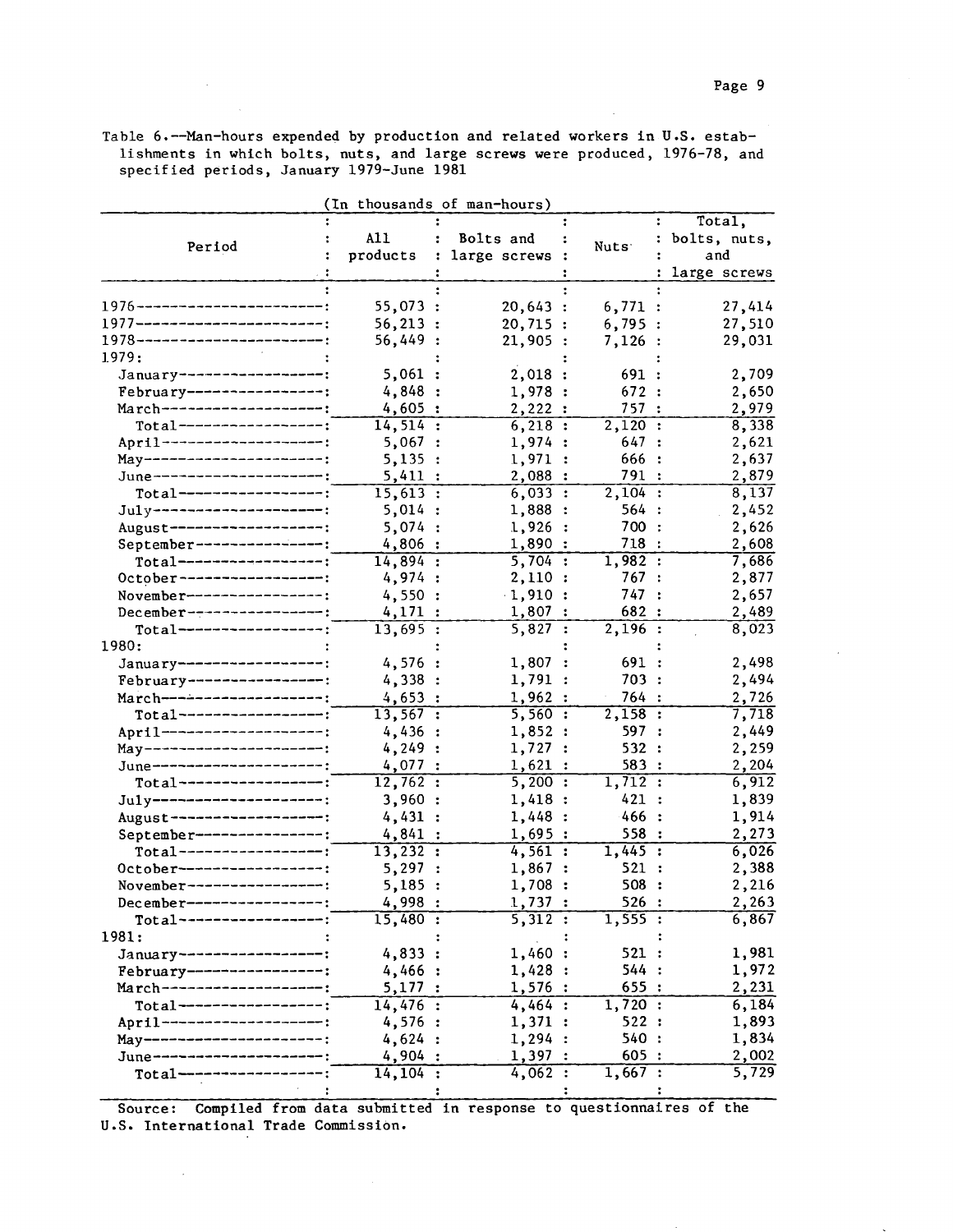Table 7.--Bolts, nuts, and large screws: Ranges and averages of lowest net selling prices received by U.S. producers to distributors, by specified periods, January 1976-June 1981

|                                                                                                                                                                                                | Domestic price                                |                                 |                                               |         |  |
|------------------------------------------------------------------------------------------------------------------------------------------------------------------------------------------------|-----------------------------------------------|---------------------------------|-----------------------------------------------|---------|--|
| Period                                                                                                                                                                                         | Cap screws, grade<br>$2, 3/8" - 16 \times 1"$ | :<br>$\ddot{\phantom{a}}$       | Cap screws, grade<br>$8, 3/8" - 16 \times 1"$ |         |  |
|                                                                                                                                                                                                | Range                                         | $\ddot{\cdot}$<br>Average       | Range                                         | Average |  |
| 1976:                                                                                                                                                                                          |                                               |                                 |                                               |         |  |
| January-March -------------:                                                                                                                                                                   | $15.90 - 30.00$ :                             | 21.74:                          | $21.28 - 44.80$ :                             | 31.07   |  |
| April-June---------------;                                                                                                                                                                     | $15.90 - 27.00$ :                             | 21.75:                          | $21.28 - 44.68$ :                             | 30.61   |  |
| July-September------------;                                                                                                                                                                    | $15.87 - 27.30$ :                             | 22.05:                          | $21.28 - 40.32$ :                             | 29.24   |  |
| October-December---------:                                                                                                                                                                     | $15.90 - 27.30$ :                             | 21.88:                          | $21.28 - 43.80$ :                             | 30.91   |  |
| 1977:                                                                                                                                                                                          |                                               |                                 |                                               |         |  |
| January-March------------:.                                                                                                                                                                    | $15.90 - 27.30$ :                             | 21.64:                          | 21.28- 44.63 :                                | 30.51   |  |
| April-June----------------:                                                                                                                                                                    | $15.90 - 31.57$<br>$\cdot$ :                  | 20.53:                          | $21.28 - 37.45$ :                             | 29.78   |  |
| July-September-----------:                                                                                                                                                                     | $15.90 - 22.86$                               | 19.88:                          | $22.34 - 34.20$ :                             | 29.74   |  |
| October-December---------;                                                                                                                                                                     | $15.90 - 24.00$ :                             | 19.85 :                         | $22.34 - 36.76$ :                             | 30.35   |  |
| 1978:                                                                                                                                                                                          |                                               |                                 |                                               |         |  |
| January-March ------------:                                                                                                                                                                    | 15.90- 24.00 :                                | 21.92:                          | $28.45 - 40.32$ :                             | 32.96   |  |
| April-June----------------;                                                                                                                                                                    | $15.90 - 25.02$ :                             | 21.38:                          | $30.15 - 43.74$ :                             | 34.07   |  |
| 1978:                                                                                                                                                                                          |                                               |                                 |                                               |         |  |
| July-----------------------;                                                                                                                                                                   | $17.58 - 38.21$ :                             | 23.66 :                         | $31.36 - 42.50$ :                             | 35.96   |  |
| August--------------------;                                                                                                                                                                    | $17.58 - 38.21$ :                             | 23.36:                          | $31.36 - 42.51$ :                             | 35.96   |  |
| September-----------------:                                                                                                                                                                    | $17.58 - 38.21$ :                             | 23.73:                          | $31.36 - 42.51$ :                             | 37.68   |  |
| October-------------------;                                                                                                                                                                    | $17.58 - 38.21$ :                             | 24.54:                          | $31.36 - 42.51$ :                             | 37.14   |  |
| November------------------                                                                                                                                                                     | $17.58 - 38.21$ :                             | 24.69:                          | $31.36 - 42.82$ :                             | 38.09   |  |
| December------------------;                                                                                                                                                                    | $17.58 - 38.21$ :                             | 24.69 :                         | $31.36 - 42.87$                               | 37.96   |  |
| 1979:                                                                                                                                                                                          |                                               | $\ddot{\cdot}$                  |                                               |         |  |
| January -------------------;                                                                                                                                                                   | $19.43 - 38.76$                               | 25.68 :<br>$\ddot{\phantom{a}}$ | $31.36 - 42.25$                               | 38.53   |  |
| February-------------------;                                                                                                                                                                   | $19.43 - 38.76$                               | 25.86:                          | $31.36 - 43.27$                               | 38.70   |  |
| March--------------------;                                                                                                                                                                     | $19.43 - 38.76$<br>. :                        | 26.12:                          | $31.36 - 43.27$ :                             | 38.70   |  |
| April---------------------;                                                                                                                                                                    | $22.24 - 41.09$ :                             | 27.14 :                         | $27.73 - 55.39$<br>$\ddot{\cdot}$             | 40.29   |  |
| May------------------------:                                                                                                                                                                   | $22.24 - 41.09$<br>$\ddot{\cdot}$             | 27.06 :                         | $27.73 - 55.39$<br>$\ddot{\cdot}$             | 41.04   |  |
| June----------------------                                                                                                                                                                     | $22.24 - 41.09$ :                             | 27.29:                          | $27.73 - 67.50$ :                             | 41.68   |  |
| July----------------------;                                                                                                                                                                    | $22.24 - 41.09$ :                             | 27.65:                          | $29.60 - 55.39$ :                             | 41.98   |  |
| August--------------------;                                                                                                                                                                    | $22.24 - 41.09$<br>$\cdot$                    | $.27.67$ :                      | $29.60 - 57.12$ :                             | 41.09   |  |
| September -----------------:                                                                                                                                                                   | 22.24- 41.09 :                                | 27.72:                          | $29.60 - 57.12$ :                             | 41.35   |  |
| October-------------------;                                                                                                                                                                    | $22.24 - 41.09$ :                             | 28.16 :                         | $30.80 - 45.41$ :                             | 39.36   |  |
| November-----------<br>------                                                                                                                                                                  | $22.24 - 41.09$ :                             | 28.19:                          | $30.80 - 46.80$ :                             | 40.88   |  |
| $December \rightarrow \rightarrow \rightarrow \rightarrow \rightarrow \rightarrow \rightarrow \rightarrow \rightarrow \rightarrow \rightarrow \rightarrow \rightarrow \rightarrow \rightarrow$ | $22.24 - 41.09$ :                             | 28.55 :                         | $30.80 - 46.74$ :                             | 40.87   |  |
| 1980:                                                                                                                                                                                          |                                               |                                 |                                               |         |  |
| January-------------------;                                                                                                                                                                    | $22.24 - 41.09$ :                             | 27.35                           | $28.10 - 45.41$ :                             | 37.48   |  |
| February------------------;                                                                                                                                                                    | $22.24 - 41.09$ :                             | 27.58<br>$\ddot{\phantom{a}}$   | 28.10- 45.41 :                                | 36.71   |  |
| March---------------------;                                                                                                                                                                    | $22.24 - 41.09$ :                             | 27.40<br>$\ddot{\cdot}$         | $28.10 - 45.41$ :                             | 37.10   |  |
| April ---------------------;                                                                                                                                                                   | $20.35 - 41.09$ :                             | 27.88                           | $28.10 - 46.90$ :                             | 39.96   |  |
| May------------------------;                                                                                                                                                                   | $20.35 - 41.09$ :                             | 27.85:                          | $28.10 - 46.90$ :                             | 39.64   |  |
| June----------------------;                                                                                                                                                                    | $20.35 - 41.09$ :                             | 27.95 :                         | $28.10 - 46.90:$                              | 38.98   |  |
| July----------------------;                                                                                                                                                                    | $22.35 - 49.44$ :                             | 30.84:                          | $28.10 - 53.76$ :                             | 40.17   |  |
| August-------------------;                                                                                                                                                                     | $22.35 - 49.44$ :                             | 30.80:                          | $28.10 - 53.76$ :                             | 40.17   |  |
| September -----------------:                                                                                                                                                                   | $22.35 - 49.44$ :                             | 30.79:                          | $28.10 - 53.76$ :                             | 40.17   |  |
| October-------------------:                                                                                                                                                                    | $20.35 - 49.44$ :                             | 29.91:                          | $28.10 - 53.76$ :                             | 40.56   |  |
| November------------------:                                                                                                                                                                    | $20.35 - 49.44$ :                             | 30.32 :                         | $28.10 - 56.16$ :                             | 44.28   |  |
| December------------------;                                                                                                                                                                    | $20.35 - 49.44$ :                             | 30.40:                          | $28.10 - 53.76$ :                             | 41.90   |  |
| 1981:                                                                                                                                                                                          |                                               | $\ddot{\phantom{a}}$            |                                               |         |  |
| January-------------------;                                                                                                                                                                    | $20.35 - 44.00$ :                             | 31.23:                          | $32.75 - 58.09$ :                             | 47.68   |  |
| February------------------:                                                                                                                                                                    | $20.35 - 42.00$ :                             | 31.84:                          | $32.75 - 58.09$ :                             | 47.68   |  |
| March---------------------;                                                                                                                                                                    | $20.35 - 42.00$ :                             | 31.89:                          | $32.75 - 58.09$ :                             | 47.68   |  |
| April----------------------;                                                                                                                                                                   | $20.35 - 52.34$ :                             | 31.14:                          | $19.55 - 59.97$ :                             | 39.53   |  |
| May------------------------;                                                                                                                                                                   | $20.35 - 52.34$ :                             | 31.14:                          | $19.55 - 59.97:$                              | 39.53   |  |
| June----------------------                                                                                                                                                                     | $20.35 - 52.34$ :                             | 31.28:                          | $19.55 - 59.97:$                              | 39.53   |  |

(Per 1,000 pieces)

Source: Compiled from data submitted in response to questionnaires of the U.S. International Trade Commission.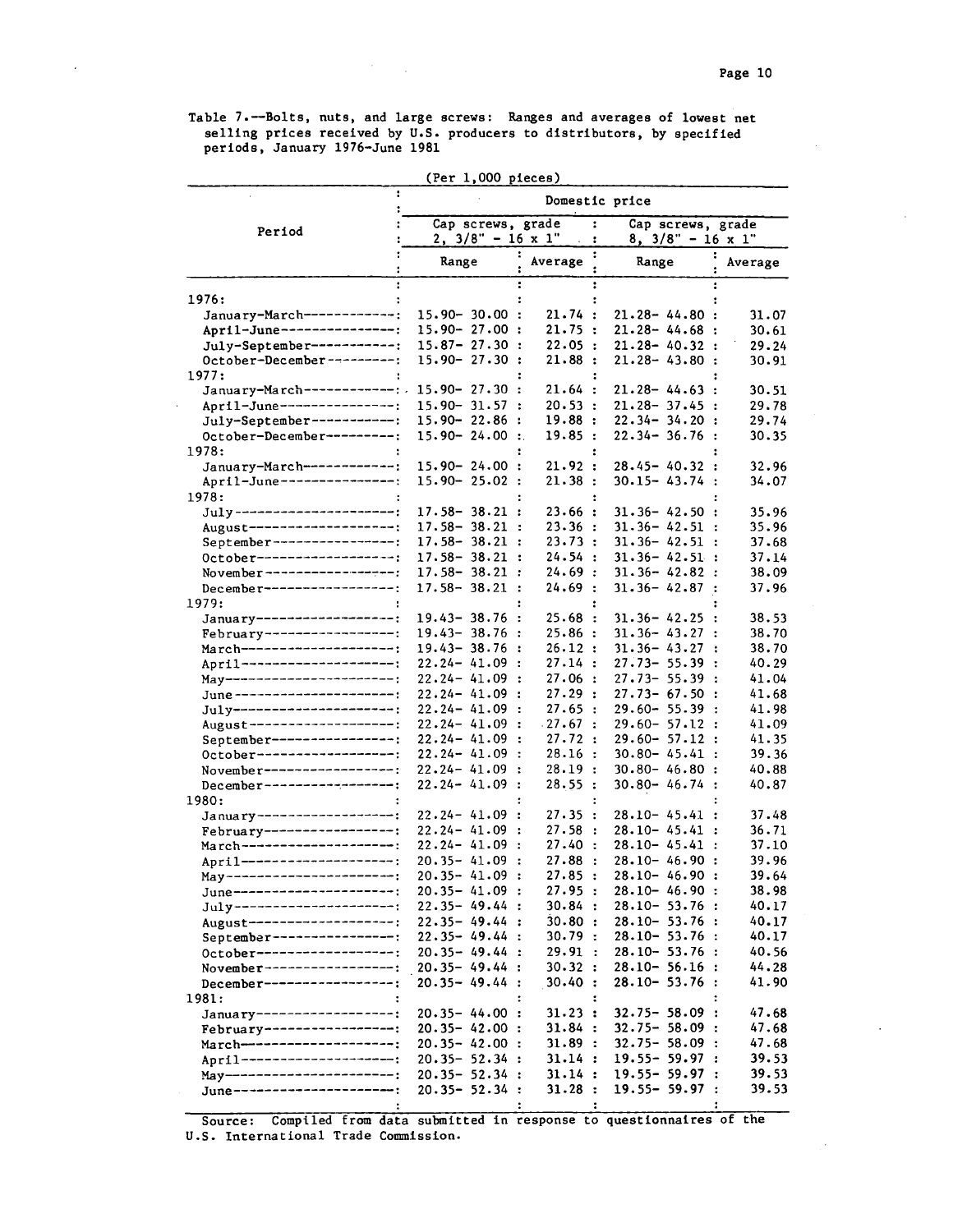Table 8.-Bolts; nuts, and large screws:' Ranges and averages of lowest net selling prices received by U.S. producers to distributors, by specified periods, January 1976-June 1981

 $\mathbb{Z}^{\times}$  .

| Domestic price                                               |                                    |                                        |                |                                         |                |
|--------------------------------------------------------------|------------------------------------|----------------------------------------|----------------|-----------------------------------------|----------------|
| Period                                                       | Hexagon nuts,<br>$1/4" - 20$       |                                        | :              | Hexagon nuts,<br>$1/2" - 13$            |                |
|                                                              | Range                              |                                        | Average        | Range                                   | Average        |
| 1976:                                                        |                                    |                                        |                |                                         |                |
| January-March------------:                                   | $2.69 -$<br>8.81 :                 |                                        | 5.66:          | $17.60 - 33.42$ :                       | 24.22          |
| April-June----------------:                                  | $2.69-$<br>8.80:                   |                                        | 5.66:          | $17.60 - 33.02$ :                       | 24.23          |
| July-September-----------:                                   | $2.63-$<br>9.78 :                  |                                        | 5.85:          | $17.60 - 36.93$ :                       | 25.00          |
| October-December----------:                                  | $2.63-$<br>9.83:                   |                                        | 5.85:          | $17.60 - 28.40$<br>$\ddot{\phantom{1}}$ | 23.84          |
| 1977:                                                        |                                    |                                        |                |                                         |                |
| January-March-------------:                                  | 8.82:<br>$-2.59-$                  |                                        | 5.72 :         | $17.60 - 32.88$ :                       | 24.44          |
| April-June----------------;                                  | $2.59 -$<br>8.70:                  |                                        | 5.64:          | $17.60 - 32.98$<br>$\ddot{\cdot}$       | 24.23          |
| July-September-----------:                                   | $3.06 -$<br>8.59:                  |                                        | 6.33:          | $18.48 - 29.68$ :                       | 23.52          |
| October-December---------:                                   | $3.40 -$<br>8.76:                  |                                        | 6.45:          | $18.48 - 31.67$ :                       | 24.42          |
| 1978:                                                        |                                    |                                        |                |                                         |                |
| January-March-------------:                                  | $3.75-$<br>9.00:                   |                                        | 6.50:          | $18.48 - 34.02$ :                       | 25.80          |
| April-June----------------:                                  | $4.00 -$<br>9.90:                  |                                        | 6.58:          | $18.48 - 37.26$ :                       | 26.20          |
| 1978:                                                        |                                    |                                        |                |                                         |                |
| $July - - - - - - - - - - - - - - :$                         | $4.03 - 11.31$ :                   |                                        | 7.66:          | $19.44 - 37.80$ :                       | 28.22          |
| August--------------------;                                  | $4.03 -$<br>9.90:                  |                                        | 7.31:          | $19.44 - 37.80:$                        | 28.40          |
| September ------------------:                                | $4.03 -$<br>9.90:                  |                                        | 7.49:          | $19.44 - 37.80$ :                       | 28.90          |
| October-------------------:                                  | $4.03 -$<br>9.90:                  |                                        | 7.51:          | $19.44 - 37.80$ :                       | 29.04          |
| November -------------------                                 | $4.03 - 12.27$ :                   |                                        | 7.84:          | $19.44 - 37.26$ :                       | 28.15          |
| December-------------------                                  | $4.03 -$<br>9.90:                  |                                        | 7.55:          | $19.44 - 37.26$ :                       | 28.26          |
| 1979:                                                        |                                    |                                        |                |                                         |                |
| January-------------------:                                  | $4.20 -$<br>9.90:                  |                                        | 7.62:          | $21.97 - 37.26$ :                       | 30.03          |
| February------------------                                   | $4.20 - 10.98$ :                   |                                        | 7.93:          | $21.97 - 41.04$ :                       | 30.51          |
| March---------------------;                                  | $4.20 -$<br>6.98:                  |                                        | 7.91 :         | $21.97 - 41.04$ :                       | 30.44          |
| April ----------------------:<br>May-----------------------; | $4.21 - 10.98$ :                   |                                        | 8.48:          | $24.90 - 41.04$ :                       | 31.88          |
| June---------------------;                                   | $4.25 - 10.98$ :<br>$4.27 - 10.98$ | $\mathbf{R}$                           | 8.44:<br>8.26: | $24.90 - 41.04$ :<br>$24.90 - 41.04$ :  | 32.38          |
| July-----------------------:                                 | $7.52 - 10.98$                     |                                        |                | $24.90 - 41.04$ :                       | 32.89<br>31.87 |
| August---------------------;                                 | $7.52 - 10.98$                     | $\ddot{\cdot}$<br>$\ddot{\phantom{1}}$ | 9.05:<br>9.28: | 24.90- 41.04 :                          | 31.95          |
| September-----------------:                                  | $7.52 - 10.98$ :                   |                                        | 9.24:          | $24.90 - 41.04$ :                       | 31.90          |
| October -------------------                                  | $4.30 - 10.98$ :                   |                                        | 8.69:          | $24.90 - 41.04$ :                       | 32.47          |
| November------------------:                                  | $4.30 - 10.98$                     | $\ddot{\phantom{a}}$                   | 8.43:          | $26.40 - 41.04$ :                       | 32.65          |
| December -------------------                                 | $4.31 - 10.98$                     | $\cdot$ :                              | 8.80:          | $26.40 - 41.04$ :                       | 33.13          |
| 1980:                                                        |                                    |                                        |                |                                         |                |
| January--------------------                                  | $4.30 - 10.98$ :                   |                                        | $8.76$ :       | $26.40 - 41.04$ :                       | 33.30          |
| February------------------;                                  | $4.30 - 10.98$                     | $\ddot{\phantom{a}}$                   | 8.43:          | $26.40 - 41.00$ :                       | 32.01          |
| March---------------------                                   | $4.30 - 10.98$                     |                                        | 8.76           | $26.40 - 41.00$                         | 33.00          |
| April ----------------------;                                | $3.90 - 13.70$ :                   |                                        |                | $8.65 : 19.60 - 41.00 :$                | 32.15          |
| ----<br>May ------------------------                         | $3.90 - 13.70$ :                   |                                        | 8.91:          | $19.60 - 41.00$ :                       | 32.22          |
| June----------------------;                                  | $3.90 - 13.70$ :                   |                                        | 8.88:          | $19.60 - 41.00$ :                       | 32.19          |
| July-----------------------                                  | $4.33 - 13.70$ :                   |                                        | 9.54 :         | $26.40 - 41.04$ :                       | 33.59          |
| August---------------------                                  | $4.33 - 13.70$ :                   |                                        | 9.50 :         | $26.40 - 41.04$ :                       | 32.89          |
| September------------------                                  | $4.33 - 13.70$ :                   |                                        | 9.81 :         | $26.40 - 41.04$ :                       | 33.73          |
| 0ctober-------------------                                   | $3.90 - 13.70$ :                   |                                        | 9.88:          | $19.60 - 45.52$ :                       | 33.82          |
| November-------------------                                  | $3.90 - 14.70$ :                   |                                        | 9.78:          | $19.60 - 45.19$ :                       | 33.98          |
| December-------------------                                  | $3.90 - 14.70$ :                   |                                        | 9.27:          | $19.60 - 43.73$ :                       | 33.59          |
| 1981:                                                        |                                    | $\ddot{\cdot}$                         | :              |                                         |                |
| January-------------------;                                  | $3.90 - 14.70$ :                   |                                        | 10.86 :        | $19.60 - 46.80$ :                       | 35.51          |
| February------------------                                   | $3.90 - 14.70$ :                   |                                        | 10.78:         | $19.60 - 44.20$ :                       | 35.51          |
| March---------------------;                                  | $3.90 - 14.70$ :                   |                                        | 10.82 :        | $19.60 - 42.52$ :                       | 35.51          |
| April ----------------------;                                | $3.90 - 14.70$ :                   |                                        | 10.32 :        | $19.60 - 45.71$ :                       | 35.40          |
| May------------------------                                  | $3.90 - 14.70$ :                   |                                        | 10.75:         | $19.60 - 45.62$ :                       | 35.38          |
| June-----------------------                                  | $3.90 - 14.70$ :                   |                                        | 10.68:         | $19.89 - 45.52$ :                       | 35.41          |
|                                                              |                                    | ÷                                      |                |                                         |                |

(Per 1,000 pieces)

Source: Compiled from data submitted in response to questionnaires of the U.S. International Trade Commission.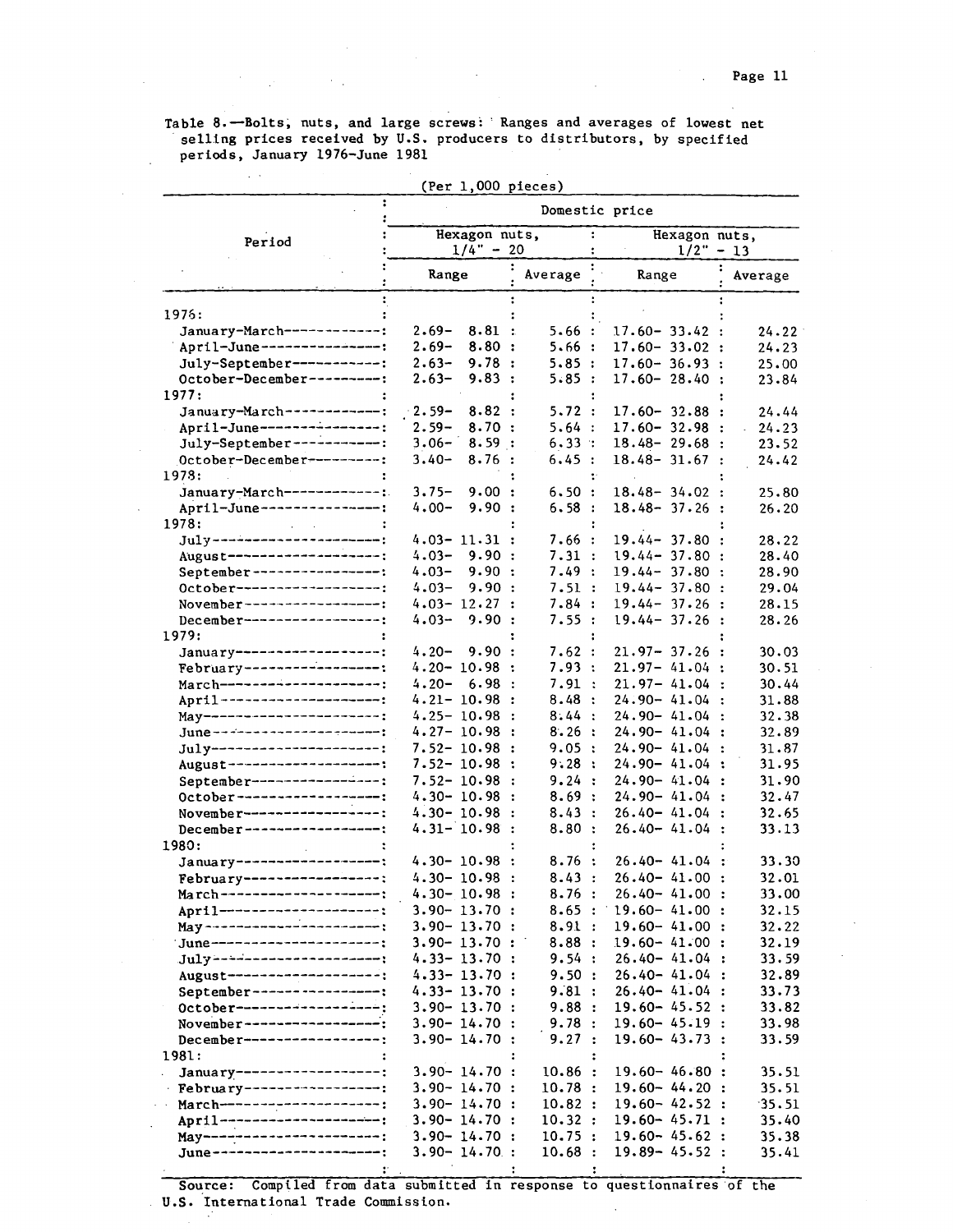Table 9.--Bolts, nuts, and large screws: Ranges and averages of lowest net selling prices received by U.S. producers on sales to distributors, by specified periods, January 1976-June 1981

 $\bullet$ Domestic price Structural bolts, A325  $\cdot$ Carriage bolts,  $\ddot{\cdot}$ Period with nut,  $3/4$ "  $\times$  2" 3/8" x 3" Range Average Range Mverage 1976: January-March-----------: 189.43- 352.90: 289.66  $33.40 - 74.40$  : 49.46. April-June---------------: 194.95-357.00: 308.26  $33.40 - 66.96$  : 48.78 July-September-----------: 199.30- 357.00: 293.23  $33.40 - 66.96$  : 50.55 October-December---------: 162.55- 339.20 : 272.34  $33.40 - 66.96$  : 50.70 1977: January-March-----------: 215.00- 339.20: 281.75  $33.40 - 55.80$  : 47.78 April-June---------------: 215.00- 339.20 : 282.92  $33.40 - 65.10$  : 45.99 July-September-----------: 215.00- 321.31 : 283.11  $33.40 - 55.80$  :  $43.57$ October-December--------: 215.00- 321.30 : 278.76  $33.40 - 59.52 : 44.53$ 1978: January-March-----------: 216.41- 343.80: 299.46  $33.40 - 59.52$  :  $44.68$ April-June--------------: 246.89- 343.80 : 314.20  $37.40 - 59.52 : 45.90$ 1978: July----------------------: 249.35- 343.80 : 314.61 37.40- 44.70 58.94 August-------------------: 149.35- 343.80 : 316.42 42.72-144.70 : 58.98 September----------------: 249.35- 343.80 : 313.63 37 .40-144. 70. : 59.24 October-----------------: 249.35- 343.80 : 317.18 37.40-149.14 59. 86 November----------------: 249.35- 343.80 : 324.17  $37.40 - 149.14 : 62.11$ December----------------: 249.35- 343.80 : 319.99  $37.40 - 149.14$  : 60.80 1979: January-----------------: 249.35- 343.80 : 318.63 48.06-149.14 66.11 February-----------------: 249.35- 388.50 : 330.08 : 48.06-149.14 : 66.49 March-------------------: 249.35- 388.50 : 328.90 : 49.46-149.14 : 67.29 April---------------------: 266.72- 388.50 : 345.94  $345.94 : 45.64 - 149.96 : 68.89$ May---------------------: 266.72- 420.00 : 351.68 : 49.87-149.96 : 69.49 June----------------------: 266.72- 420.00 : 346.57 : 49.98-149.96 : 69.89 July---------------------: 101.55- 388.50 : 345.17 : 50.20-149.96 : 73.21 August--------------------: 106.65- 388.50 : 351.29 : 48.98-149.96 : 69.75 September---------------: 106.65- 388.50 : 343.90 343.90 : 50.20-149.96 : 70.07<br>311.29 : 48.99-149.96 : 72.47 October------------------: 106.65- 388.50 : 311.29 48.99-149.96 : 72.47<br>50.20-149.96 : 73.07 November----------------: 106.65- 388.50 : 311.98  $50.20 - 149.96$ : December------------~---: 106.65- 390.42 313. 91 50.20-149.96 74.24 1980: January------------------: 106.65- 388.50 : 307.54  $50.20 - 156.65$  : 72.22<br> $50.20 - 156.65$  : 75.20 February----------------: 106.65- 388.50: 310.61  $50.20 - 156.65$ : March-------------------: 106.65- 393.66 : 312.67 48.63-156.65 71.40 April--------------------: 266.72- 388.50 : 351.05 50.20-156.67 72.20 May-----------------------: 266.72- 388.50 : 351.05 48.65-156.65 71.40 June---------------------: 266.72- 388.50 : 348.40 50.20-156.65 72.19 July----------------------: 302.10- 388.50 : 350.21  $50.20 - 156.65$  : 81.69 August------------------: 302.10- 388.50 : 346.77  $50.20-156.65$  : 78.27<br> $50.20-156.65$  : 77.92 September----------------: 302.10- 388.50 : 348.13  $50.20 - 156.65$  : 77.92<br> $50.20 - 156.65$  : 74.89 0ctober-----------------: 300.46- 388.50: 348.96  $50.20 - 156.65$ : November-----------------: 302.10- 388.50 : 350.75  $50.20 - 156.65$  : 72.31 December-----------------: 302.10- 388.50 : 351.20 48.56-156.65 73.34 1981: January-----------------: 318.18- 396.10: 365.71  $48.06 - 167.05$  : 82.83 February------------------: 318.18- 396.10 : 368.02 48.06-167.05 : 82.97 March~-----------------: 318.18- 396.10 370.06 48.06-167.05 80.20 April--------------------: 306.18- 396.10 : 352.77 48.06-167.05 : 76.61 May----------------------: 302.06- 396.10 : 352.18  $48.06 - 167.05$  : 79.24 . June----------------------: 304.50- 396.10 : 352.53 44.73-167.05 77.65

Source: Compiled from data submitted in response to questionnaires of the U.S. International Trade Commission.

(Per 1,000 pieces)